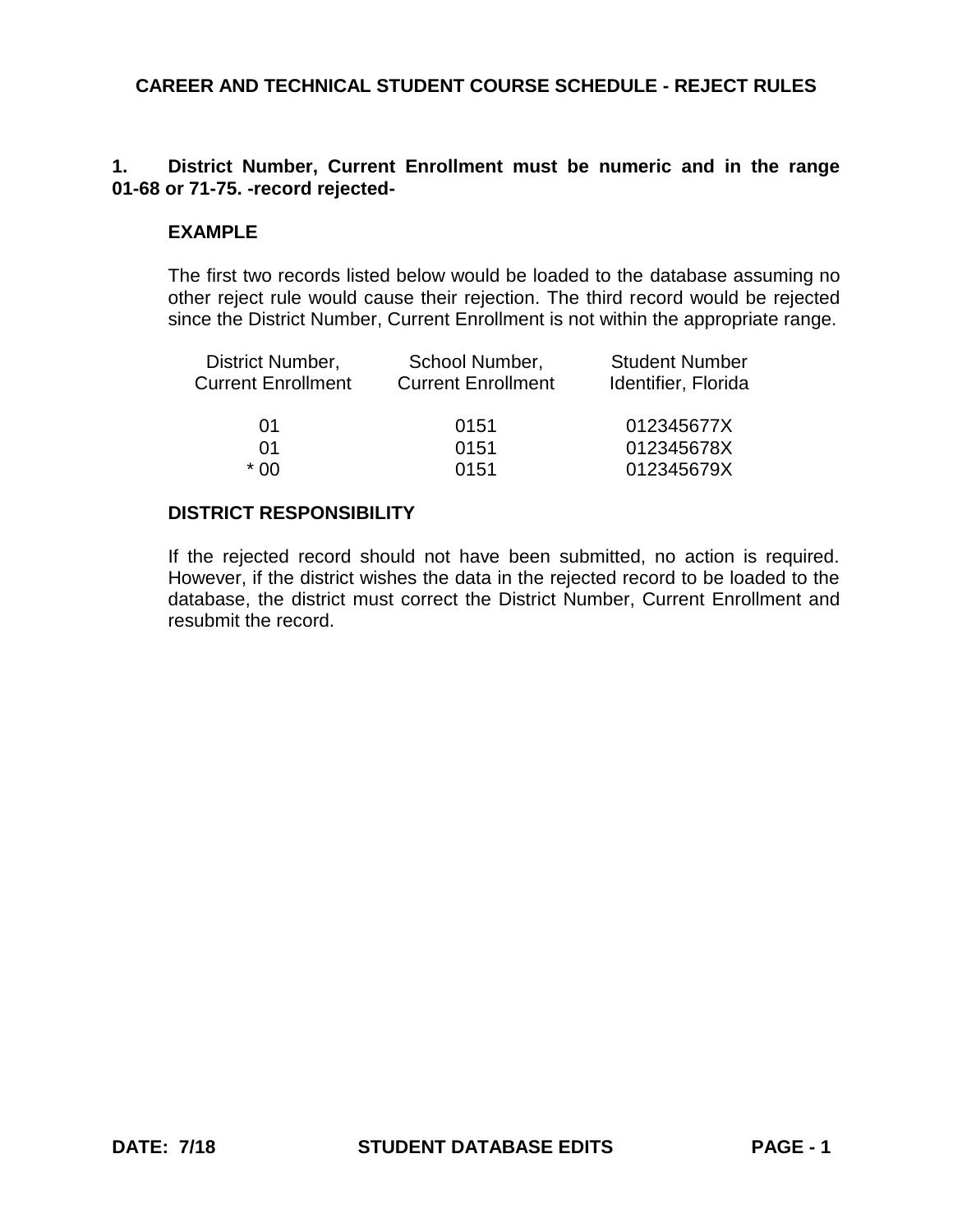# **2. School Number, Current Enrollment must be numeric in the range 0001 to 9899, excluding 9001, or it must be N998 or N999. -record rejected-**

### **EXAMPLE**

The first two records listed below would be loaded to the database assuming no other reject rule would cause the records to be rejected. The last two records would be rejected. The first of these would be rejected because the School Number, Current Enrollment is not in the appropriate numerical range. The second of these two records would be rejected because the School Number, Current Enrollment is not numeric.

| District Number,          | School Number,            | <b>Student Number</b> |
|---------------------------|---------------------------|-----------------------|
| <b>Current Enrollment</b> | <b>Current Enrollment</b> | Identifier, Florida   |
|                           |                           |                       |
| 01                        | 0151                      | 012345676X            |
| 01                        | 0151                      | 012345677X            |
| $*$ 01                    | 9999                      | 012345678X            |
| * በ1                      | C901                      | 012346579X            |

### **DISTRICT RESPONSIBILITY**

If the rejected records should not have been submitted, no action is required. However, if the district wishes the data in the rejected records to be loaded to the database, the district must correct the School Number, Current Enrollment and resubmit the records.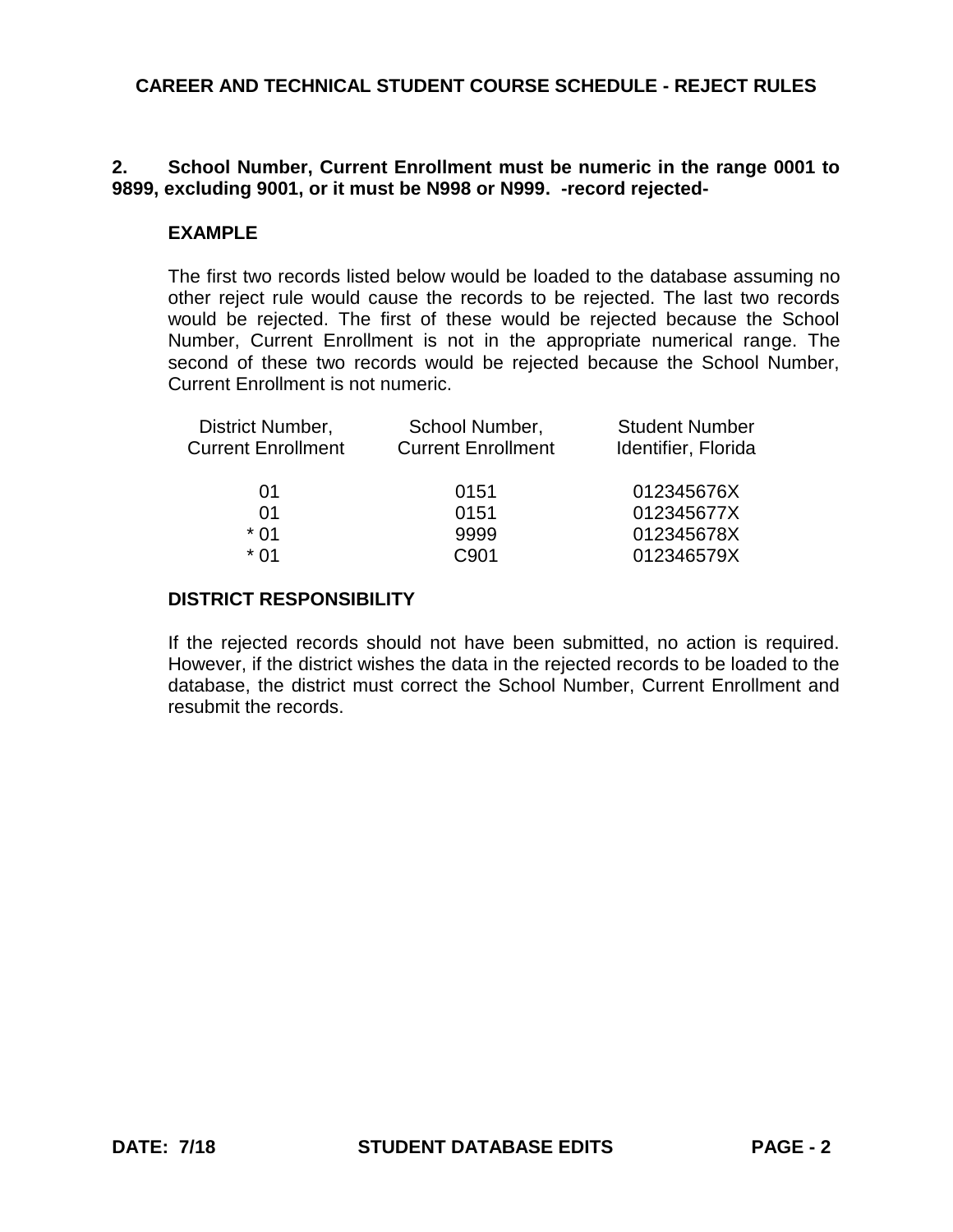**3. The first nine positions of Student Number Identifier, Florida must be numeric. The tenth position of Student Number Identifier, Florida must either be an "X" or numeric. If the tenth position of Student Number Identifier, Florida is numeric, the first two digits must be a valid district number in the range 01-68, 71- 75 or 78-79. If the tenth position of the Student Number Identifier, Florida is an "X", the first three positions may not all be zeroes. -record rejected-**

**Note: For more information on Student Number Identifier, Florida refer to DOE Information Database Requirements: Volume I -- Automated Student Information System Manual.**

### **EXAMPLE**

The first two records listed below would be loaded to the database assuming no other reject rule would cause their rejection. The third record would be rejected because when the social security number is used as the Student Number Identifier, Florida, the tenth position must be an "X". The fourth record would be rejected because the Student Number Identifier, Florida contains blanks. The fifth record would be rejected because the first two digits are not a valid district number. The sixth record would be rejected because the tenth position contains an "X", and the first three positions are all zeroes.

| District Number,          | School Number,            | <b>Student Number</b> |
|---------------------------|---------------------------|-----------------------|
| <b>Current Enrollment</b> | <b>Current Enrollment</b> | Identifier, Florida   |
| 01                        | 0151                      | 1234567891            |
| 01                        | 0151                      | 123456789X            |
| $*01$                     | 0151                      | 123456789C            |
| $*01$                     | 0151                      | 123456789             |
| $*01$                     | 0151                      | 0023456791            |
| $*01$                     | 0151                      | 000123456X            |
|                           |                           |                       |

#### **DISTRICT RESPONSIBILITY**

If the rejected records should not have been submitted, no action is required. However, if the district wishes the data in the rejected records to be loaded to the database, the district must correct the Student Number Identifier, Florida and resubmit the records.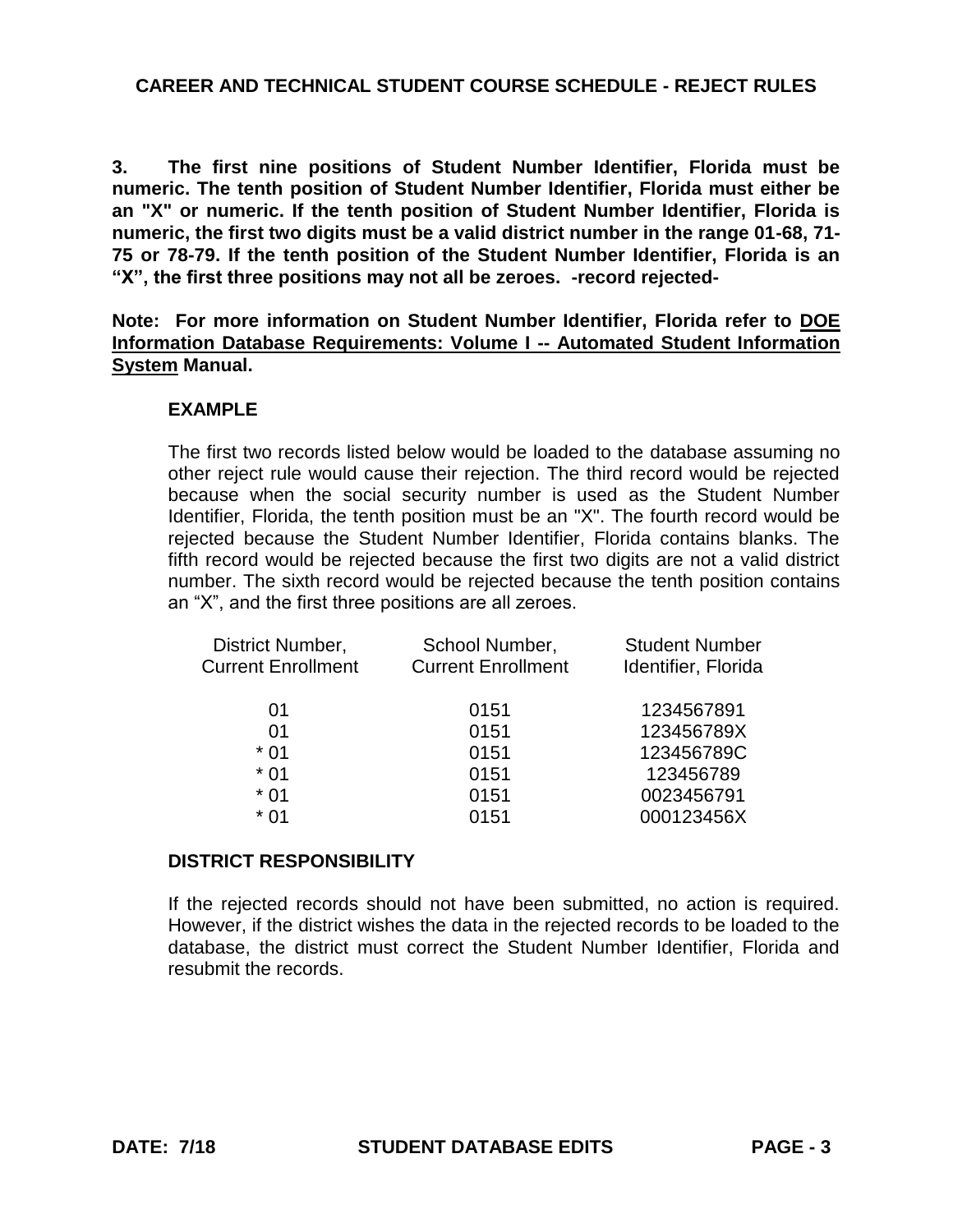## **4. Survey Period Code must be 5 and must be correct for the submission specified by the district. -record rejected-**

#### **EXAMPLE**

If the Survey Period Code as specified in the transmission JCL or in the statements for tape transmission was identified as Survey Period Code "5" and records were coded with Survey Period Code "3", all updates, adds, or deletes with this inconsistency would be rejected.

### **DISTRICT RESPONSIBILITY**

The District must correct the Survey Period Code either on the transmission JCL or on the records and resubmit the records.

# **5. School Year must be correct for the submission specified by the district. -record rejected-**

## **EXAMPLE**

The School Year as specified in the transmission JCL or in statements for tape transmission is identified as the valid year for data submission. However, records on the transmission have the previous School Year coded. All updates, adds or deletes with this inconsistency would be rejected.

#### **DISTRICT RESPONSIBILITY**

Correct the School Year either on the records coming in or the transmission JCL and resubmit all records.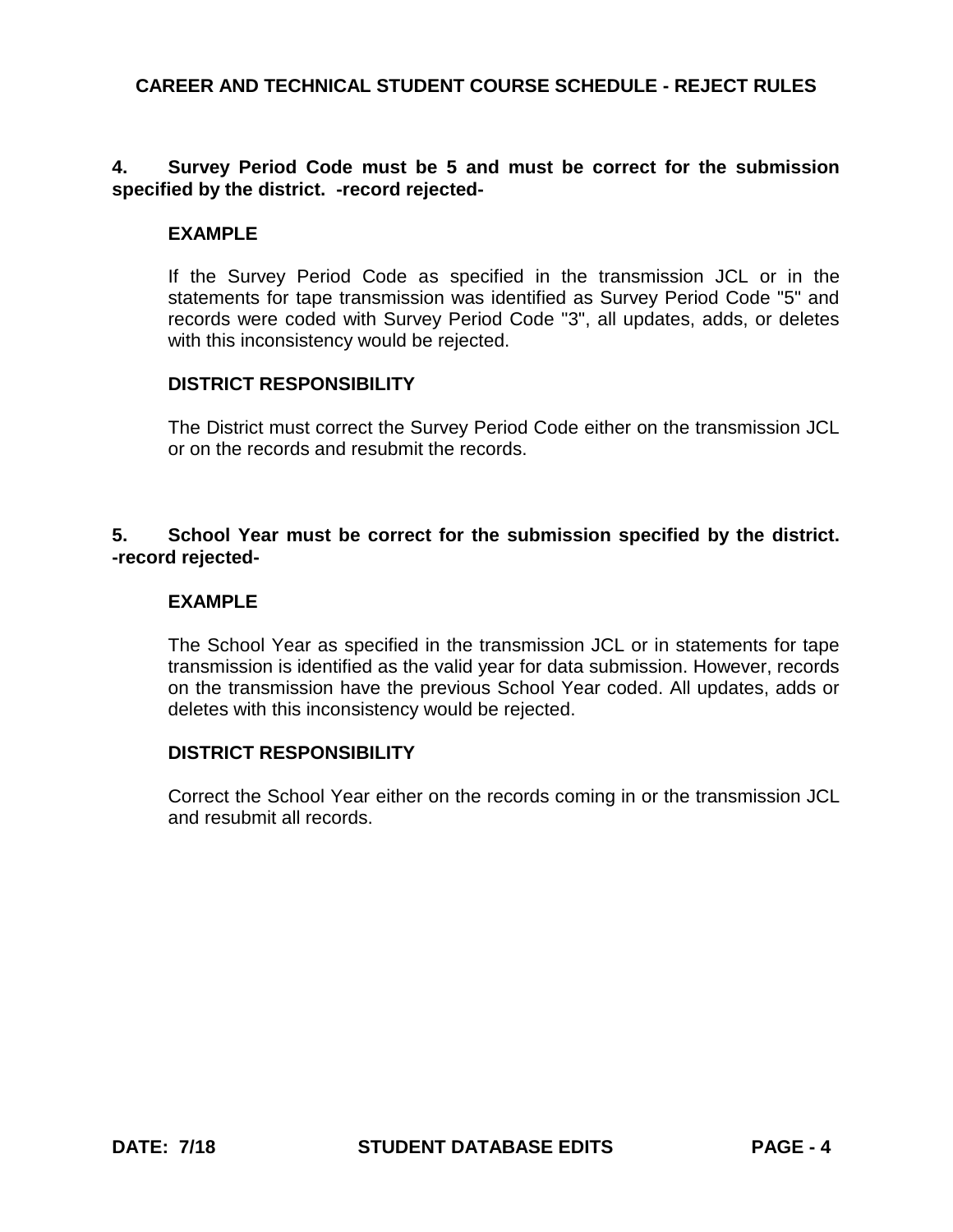# **6. District Number, Current Instruction/Service must be numeric in the range 01-68 or 71-75 and must be correct for the district submitting the data. -record rejected-**

# **EXAMPLE**

If district 01 is submitting records, District Number, Current Instruction/Service must be 01 for all records. In the records listed below, the first two records would be loaded to the database assuming no other reject rule would cause their rejection. The third record would be rejected since the District Number, Current Instruction/Service is 02 rather than 01 (the number of the district submitting the record).

| <b>District Number, Current</b><br><b>Instruction/Service</b> | School Number,<br><b>Current Enrollment</b> | <b>Student Number</b><br>Identifier, Florida |
|---------------------------------------------------------------|---------------------------------------------|----------------------------------------------|
| 01                                                            | 0151                                        | 012345677X                                   |
| 01                                                            | 0151                                        | 012345678X                                   |
| * በ2                                                          | 0151                                        | 012345679X                                   |

## **DISTRICT RESPONSIBILITY**

If the rejected record should not have been submitted, no action is required. However, if the district wishes the data in the rejected record to be loaded to the database, the district must correct the District Number, Current Instruction/Service and resubmit the record.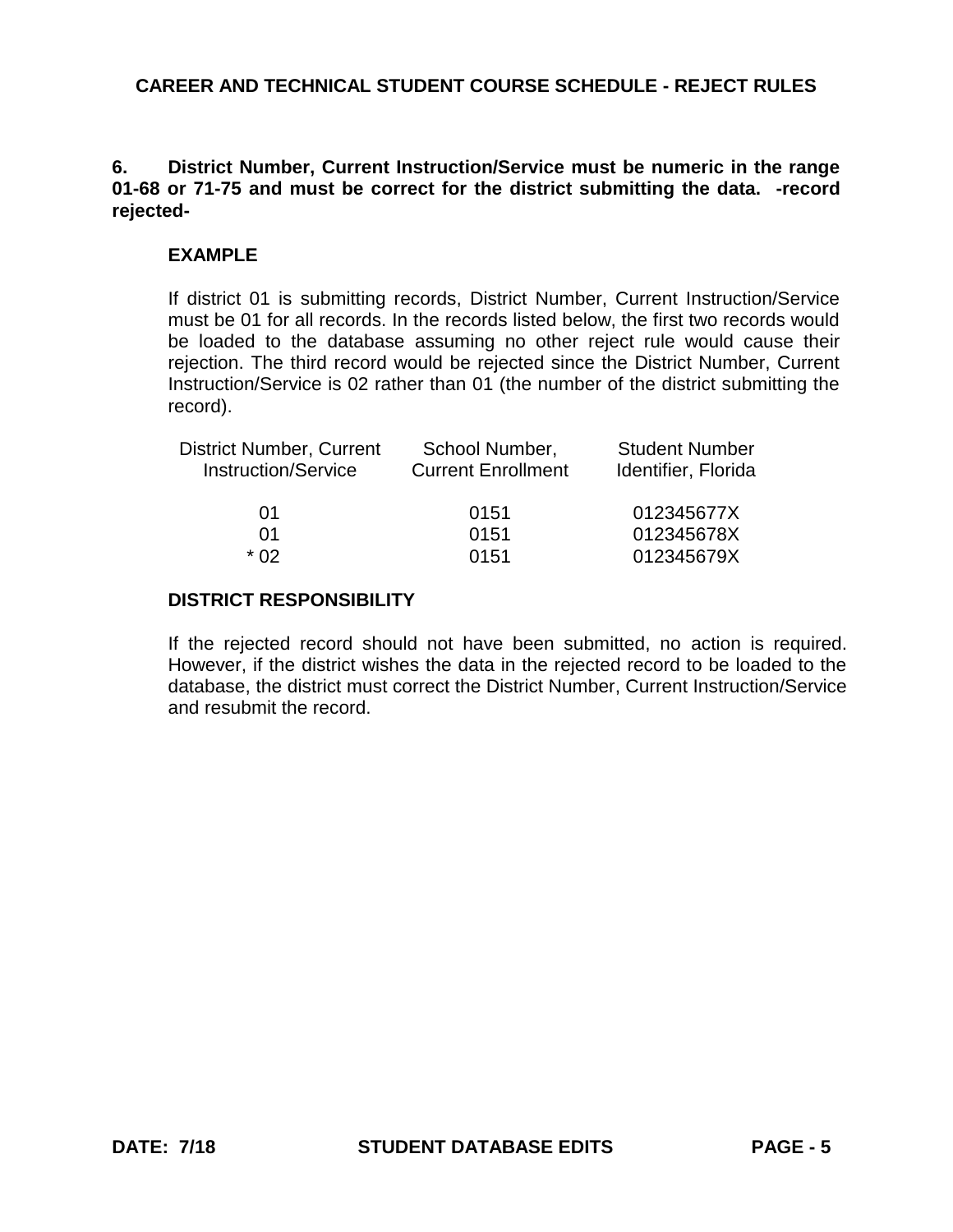### **7. The School Number, Current Instruction/Service must be numeric in the range 0001-9899, excluding 9001, or it must be C901-C928, U970-U981, or P001- P999. -record rejected-**

### **EXAMPLE**

The records listed below would be rejected. The first record would be rejected because the School Number, Current Instruction/Service is not within the valid range of numbers. The second record would be rejected because the School Number, Current Instruction/Service contains two blanks.

|                       | District Number,     | School Number,              |
|-----------------------|----------------------|-----------------------------|
| <b>Student Number</b> | Current Instruction/ | <b>Current Instruction/</b> |
| Identifier, Florida   | Service              | Service                     |
| * 011234567X          | 01                   | 9901                        |
| * 011234568X          | $^{(11)}$            | -21                         |

#### **DISTRICT RESPONSIBILITY**

If the rejected records should not have been submitted, no action is required. However, if the district wishes the data in the rejected records to be loaded to the database, the district must correct the School Number, Current Instruction/Service and resubmit the records.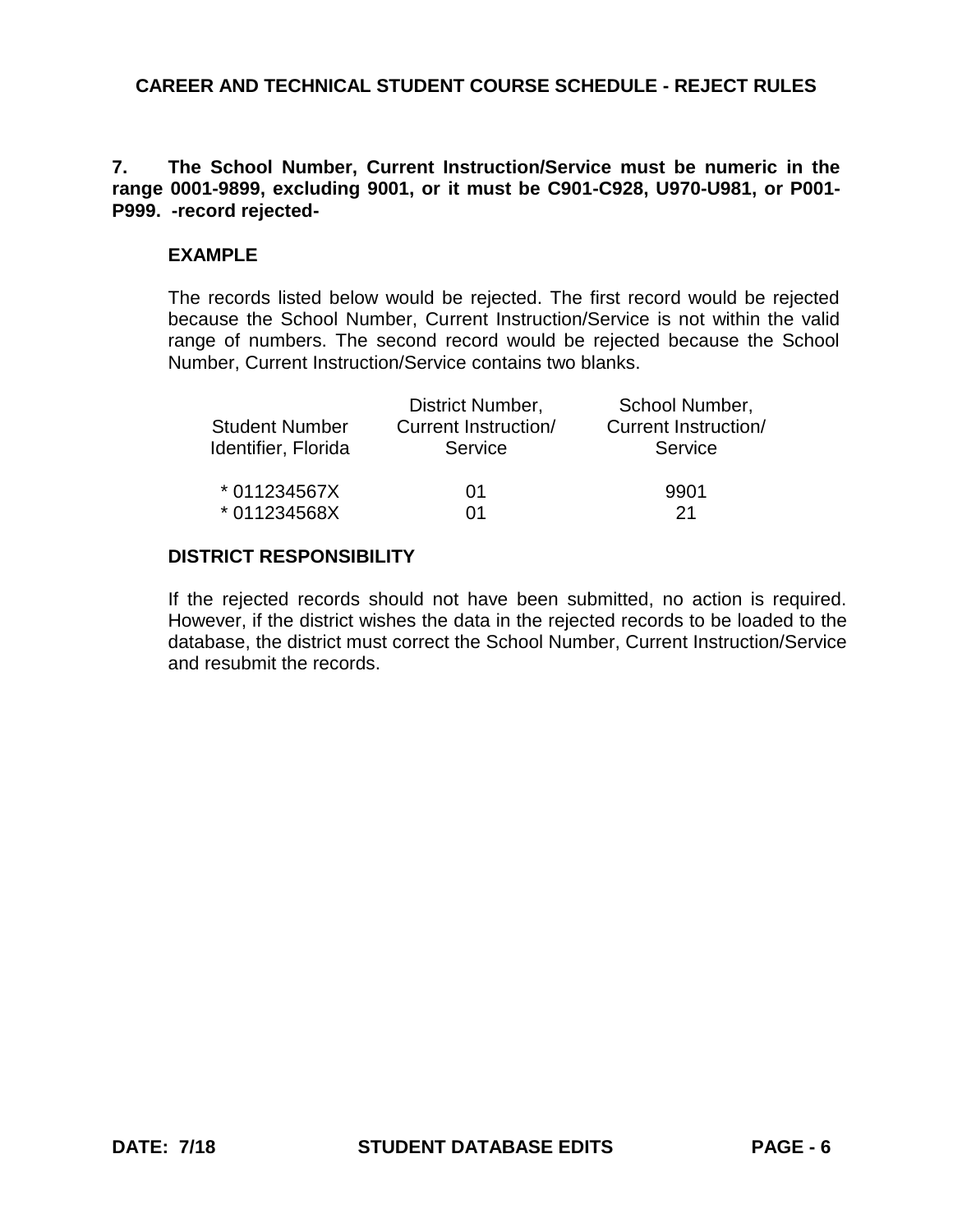**8. The Career and Technical Education/Adult General Education Program Code must be a valid secondary program number (Supplemental Indicator at position 20 = 'S') for the Course Number submitted, as listed on the Career and Technical Education/Adult General Education Program file (DPS.DISTRICT.GQ.F61730.Yyyyy). -record rejected-**

### **EXAMPLE**

The first, second, and third records listed below would be loaded to the database assuming no other reject rule would cause their rejection. The fourth record would be rejected because the Career and Technical Education/Adult General Education Program Code is not a valid program number.

Vocational/Adult

| <b>Student Number</b><br>Identifier, Florida | Course<br><b>Number</b> | Vocational/Adult<br><b>General Education</b><br>Program Code |
|----------------------------------------------|-------------------------|--------------------------------------------------------------|
| 630123457X                                   | 8772010                 | 8772000                                                      |
| 630123458X                                   | <b>ACR0041</b>          | C400100                                                      |
| 630123459X                                   | H170503                 | H170503                                                      |
| * 630123460X                                 | 8812100                 | M803010                                                      |
|                                              |                         |                                                              |

#### **DISTRICT RESPONSIBILITY**

If the rejected record should not have been submitted, no action is required. However, if the district wishes the data in the rejected records to be loaded to the database, the district must correct the Career and Technical Education/Adult General Education Program Code and resubmit the record.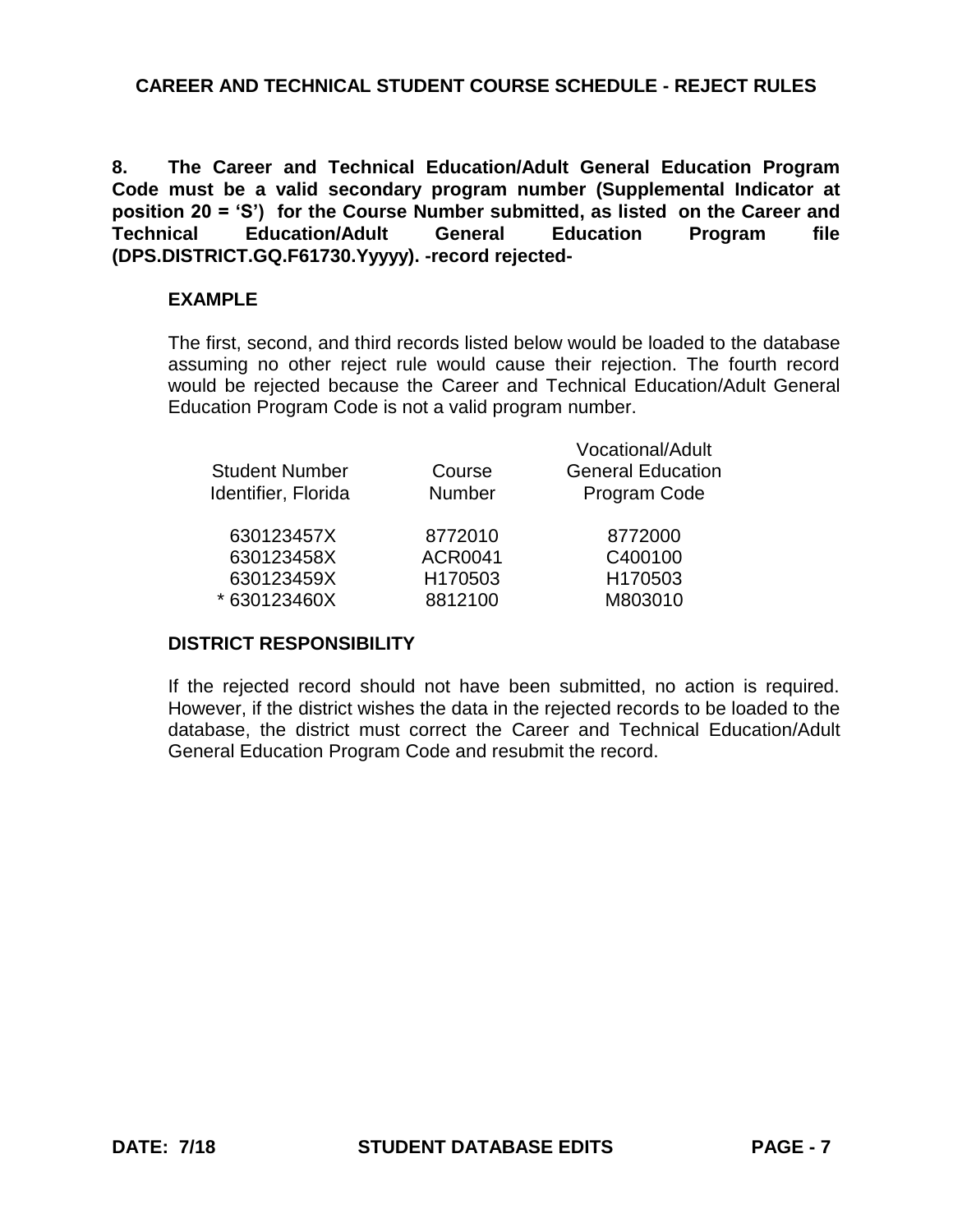**9. Course Number must not contain blanks and must be a valid secondary Course Number (Supplemental Indicator at position 20 = 'S') on the Career and Technical Education/Adult General Education Program Edit file (DPS.DISTRICT.GQ.F61730.Yyyyy). -record rejected-**

# **EXAMPLE**

The second record listed below would be loaded to the database assuming no other reject rule would cause its rejection. The first record would be rejected because the Course Number contains blanks. The third record would be rejected because the Course Number is not a valid Program Number in the Course Code Directory.

| <b>School Number</b>       |                       |                      |
|----------------------------|-----------------------|----------------------|
| Current                    | <b>Student Number</b> |                      |
| <b>Instruction/Service</b> | Identifier, Florida   | <b>Course Number</b> |
| $*0142$                    | 630123457X            | 87 3010              |
| 0031                       | 630123459X            | 8772110              |
| $*0045$                    | 630123460X            | <b>TDR0070</b>       |
|                            |                       |                      |

# **DISTRICT RESPONSIBILITY**

If the rejected records should not have been submitted, no action is required. However, if the district wishes the data in the rejected records to be loaded to the database, the district must correct the Course Number and resubmit the records.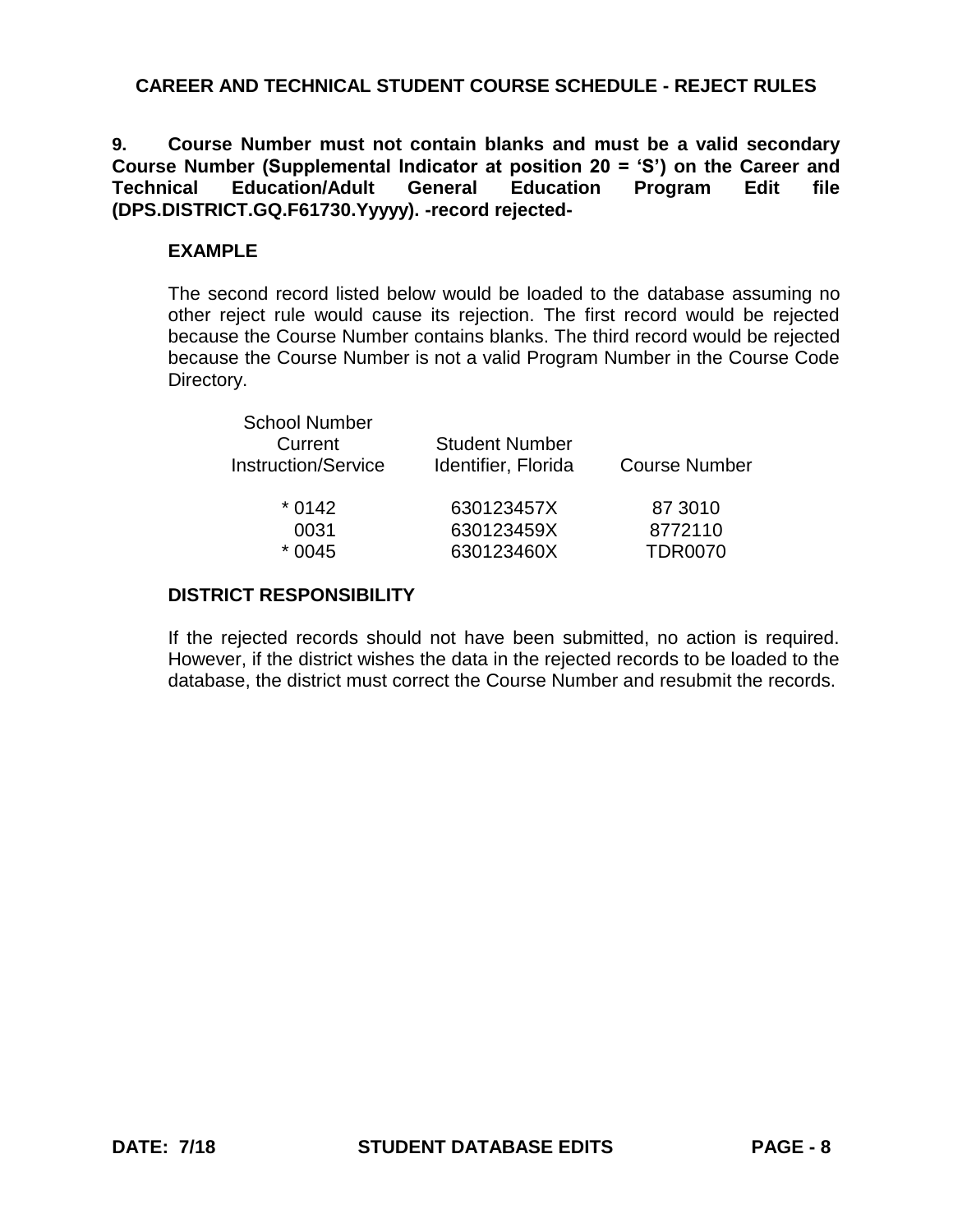# **10. Section Number must not be all blanks. Allowable characters are 0-9, A-Z, space, hyphen, dollar sign, pound sign and colon. -record rejected-**

# **EXAMPLE**

The first, second and third records listed below would be loaded to the database assuming no other reject rule would cause their rejection. The fourth record would be rejected because the Section Number contains all blanks.

| <b>Student Number</b> | Course        | Section       | Period |
|-----------------------|---------------|---------------|--------|
| Identifier, Florida   | <b>Number</b> | <b>Number</b> | Number |
| 031234566X            | 8751200       | <b>B01</b>    | 0102   |
| 031234567X            | 8827110       | 01            | 0507   |
| 031234568X            | 8206110       | <b>PP18</b>   | 0304   |
| *031234569X           | 8775060       |               | 0104   |

# **DISTRICT RESPONSIBILITY**

If the rejected record should not have been submitted, no action is required. However, if the district wishes the data in the rejected record to be loaded to the database, the district must correct the Section Number and resubmit the record.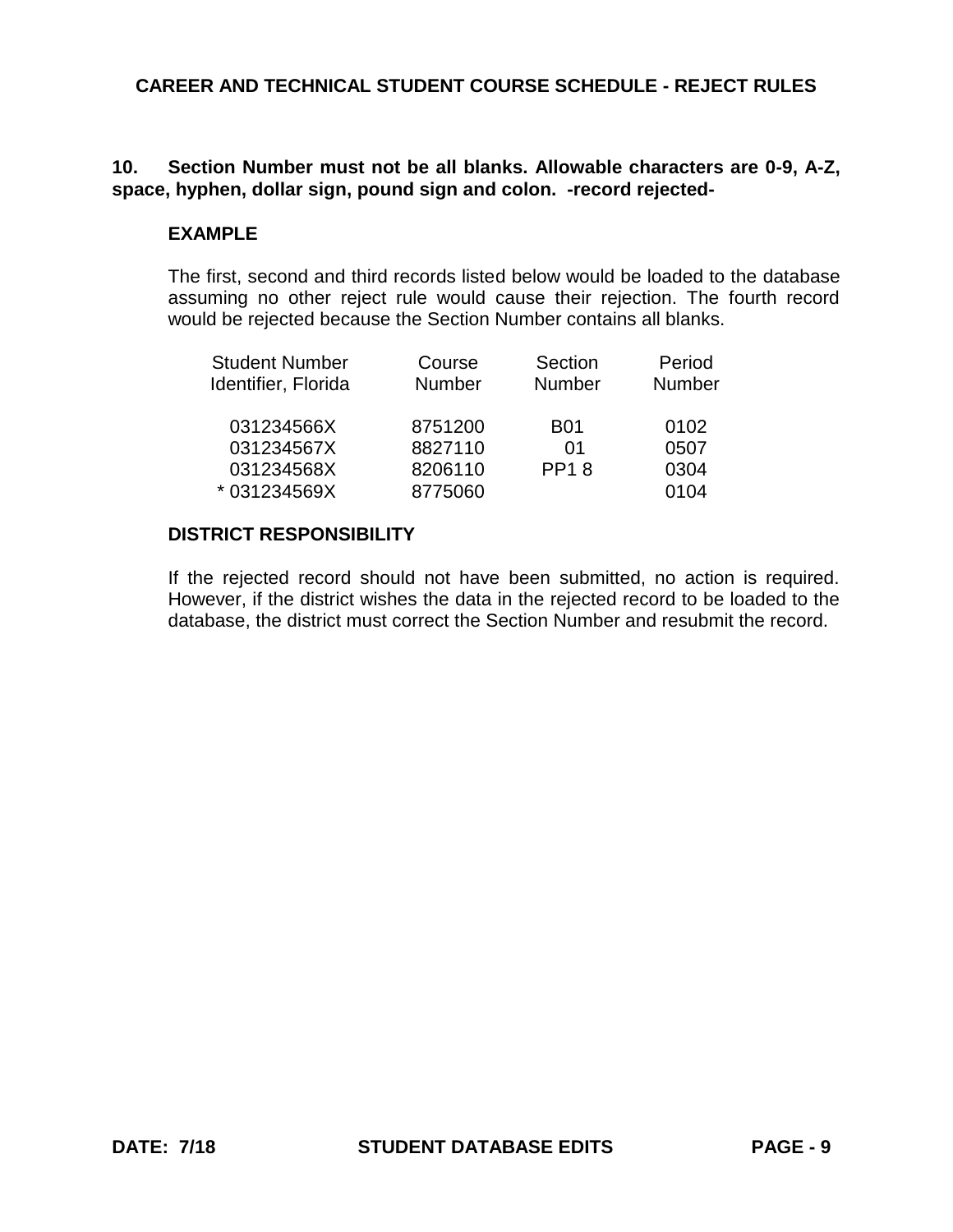## **11. Period Number must be numeric, and greater than or equal to zero. -record rejected-**

#### **EXAMPLE**

The first and third records listed below would be loaded to the database assuming no other reject rule would cause their rejection. The second record would be rejected because Period Number contains a blank. The third record would be rejected because Period Number is not numeric.

| <b>Student Number</b> | Course        | Section       | Period        |
|-----------------------|---------------|---------------|---------------|
| Identifier, Florida   | <b>Number</b> | <b>Number</b> | <b>Number</b> |
|                       |               |               |               |
| 031234567X            | 8751200       | <b>B01</b>    | 0304          |
| *031234568X           | 8827110       | 01            | 000           |
| * 031234569X          | 8206110       | <b>PP18</b>   | 010B          |
| 031234570X            | 8775060       | 02            | 0103          |

#### **DISTRICT RESPONSIBILITY**

If the rejected records should not have been submitted, no action is required. However, if the district wishes the data in the rejected records to be loaded to the database, the district must correct the Period Number and resubmit the records.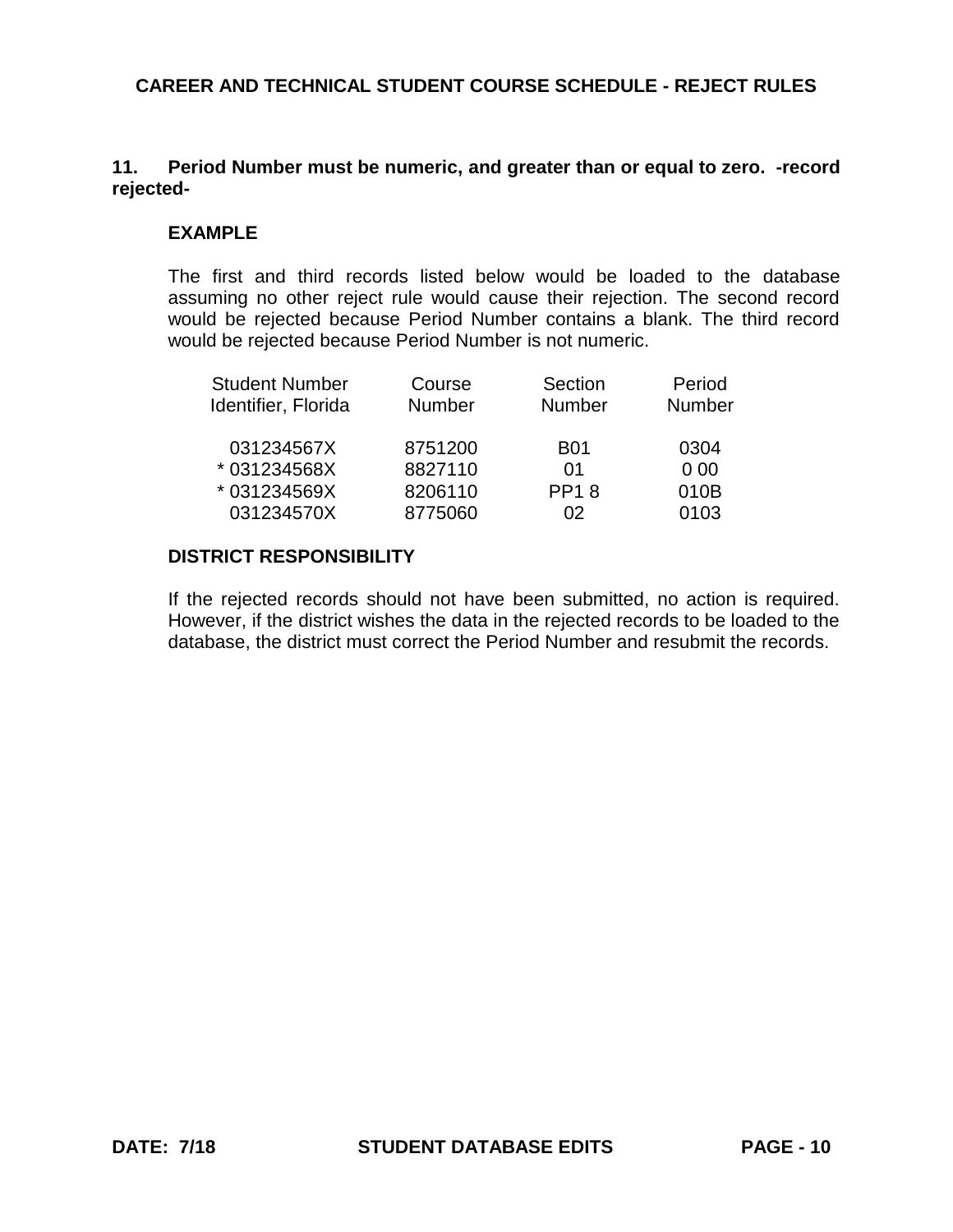### **13. Term must be either 1-9, B-O or S-Z. -record rejected-**

#### **EXAMPLE**

The records in the first and third examples listed below would be rejected because the Term code is invalid. The second record would be rejected because the Term code was left blank.

| <b>Student Number</b><br>Identifier, Florida | Course<br><b>Number</b> | Term |
|----------------------------------------------|-------------------------|------|
| *240123457X                                  | 8103010                 | P    |
| *240123458X                                  | 8415130                 |      |
| *240123459X                                  | 8206110                 | R    |

#### **DISTRICT RESPONSIBILITY**

If the rejected records should not have been submitted, no action is required. However, if the district wishes the data in the rejected records to be loaded to the database, the district must correct the Term and resubmit the records.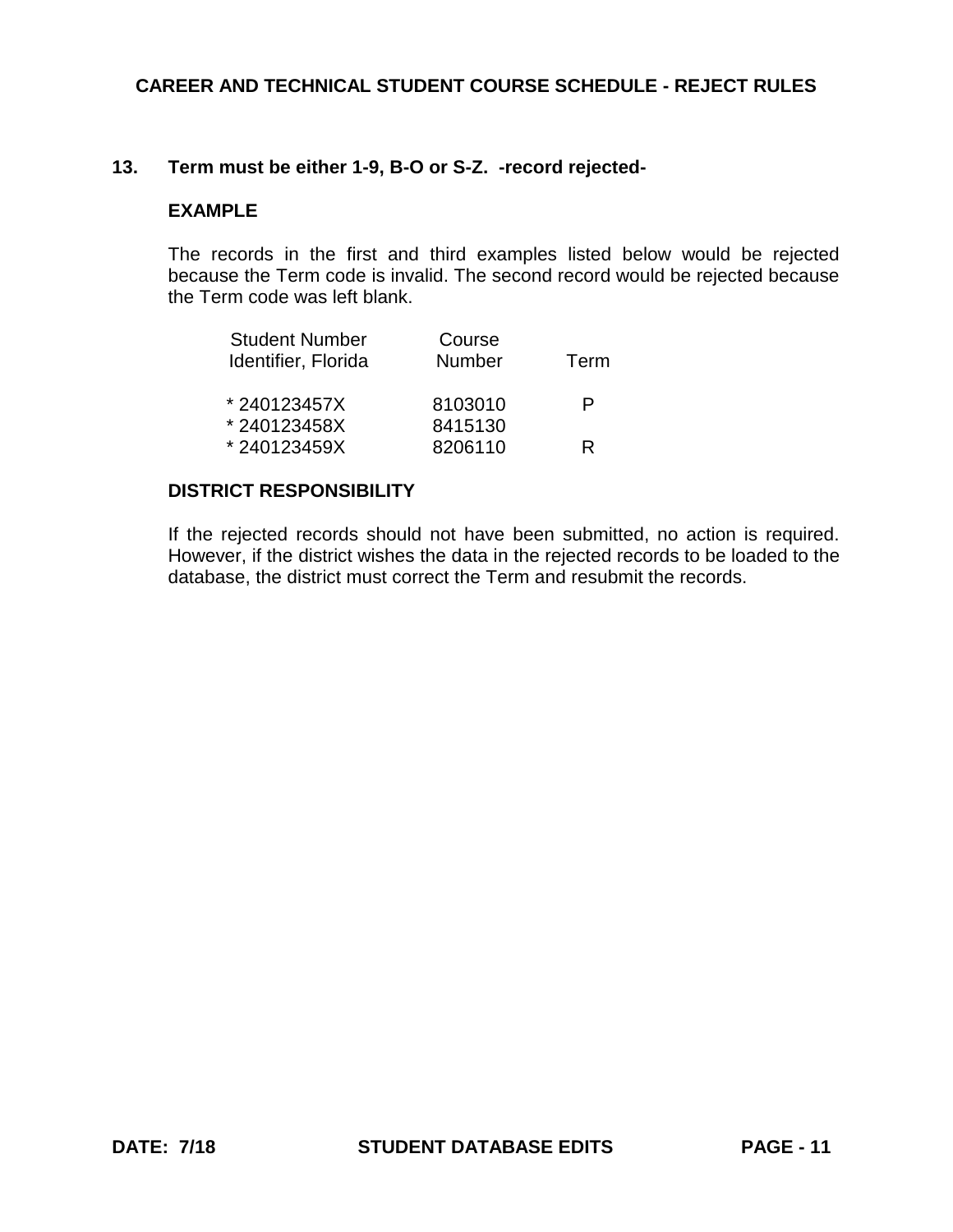### **16. The code for Internship Participant must be Y or N. -record reject-**

### **EXAMPLE**

The first record listed below would be loaded to the database assuming no other reject rule would cause it rejection. The second and third records would be rejected because the Internship Participant codes are invalid.

| <b>District</b> | <b>Student</b> |        |             |
|-----------------|----------------|--------|-------------|
| Number,         | <b>Number</b>  | Survey |             |
| Current         | Identifier,    | Period | Internship  |
| Enrollment      | Florida        | Code   | Participant |
| 01              | 018943210X     | 5      | Y           |
| $*01$           | 012345678X     | 5      | S           |
| $*01$           | 019876545X     | 5      | 7           |

### **DISTRICT RESPONSIBILITY**

If the rejected records should not have been submitted, no action is required. However, if the district wishes the data in the rejected record to be loaded to the database, the district must correct the Internship Participant codes and resubmit the records.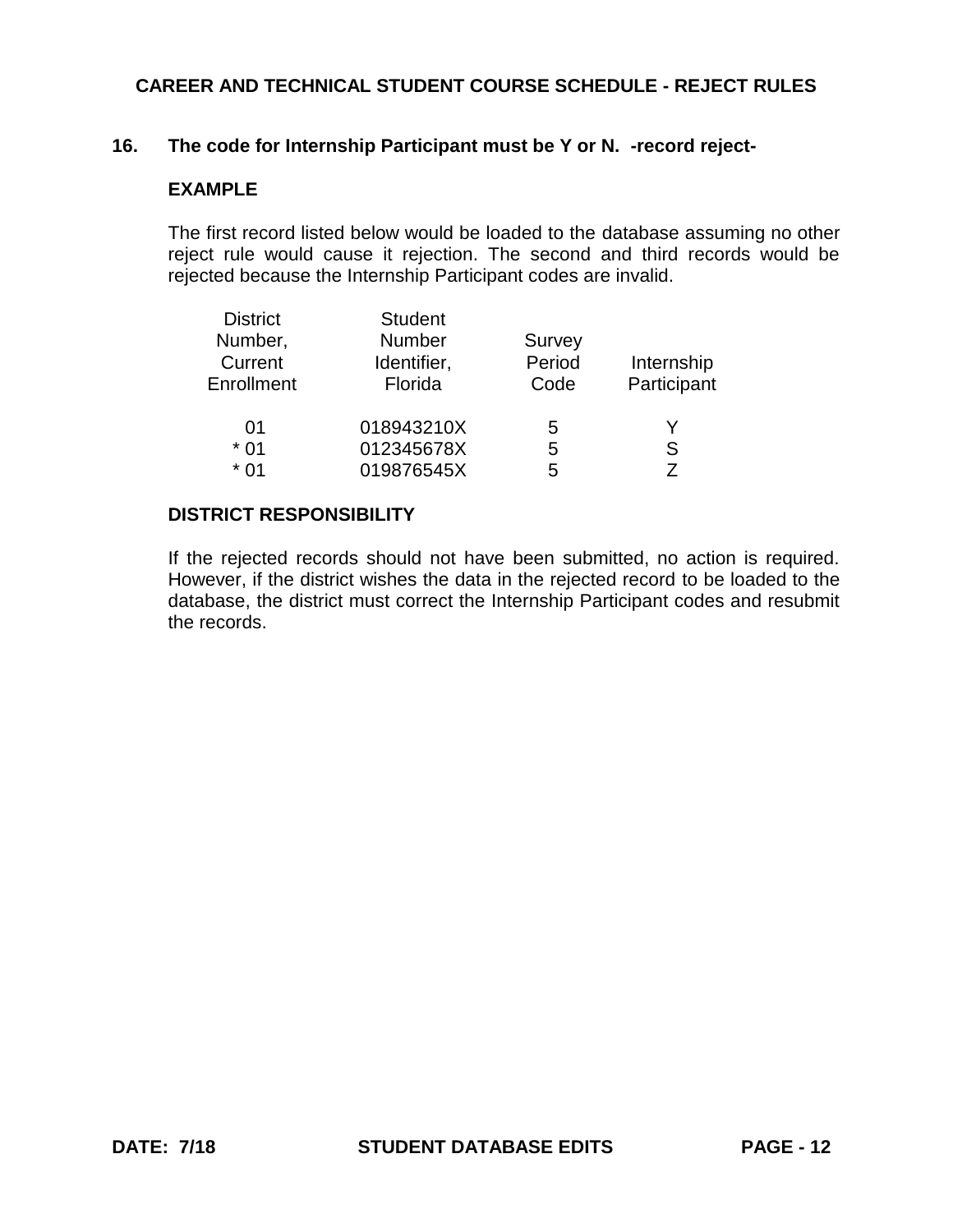# **17. The Student Number Identifier, Local may be any combination of letters, numbers and blanks. (All blanks are allowable.) It must be left-justified with trailing blanks. -record rejected-**

# **EXAMPLE**

The first three records listed below would be loaded to the database assuming no other edit would cause their rejection. The fourth record would be rejected because the Student Number Identifier, Local contains a symbol (@). The fifth record would be rejected because it is right-justified rather than left-justified.

| <b>District</b> | <b>Student</b> |
|-----------------|----------------|
| Number,         | Number         |
| Current         | Identifier,    |
| Enrollment      | Local          |
| 01              | 0123456789     |
| 01              | ABC123DEF9     |
| 01              | 3001 28K       |
| 01              | 2121@xyz       |
|                 | 123456         |

## **DISTRICT RESPONSIBILITY**

If the rejected record should not have been submitted, no action is required. However, if the district wishes the data in the rejected record to be loaded to the database, the district must correct the Student Number Identifier, Local and resubmit the record.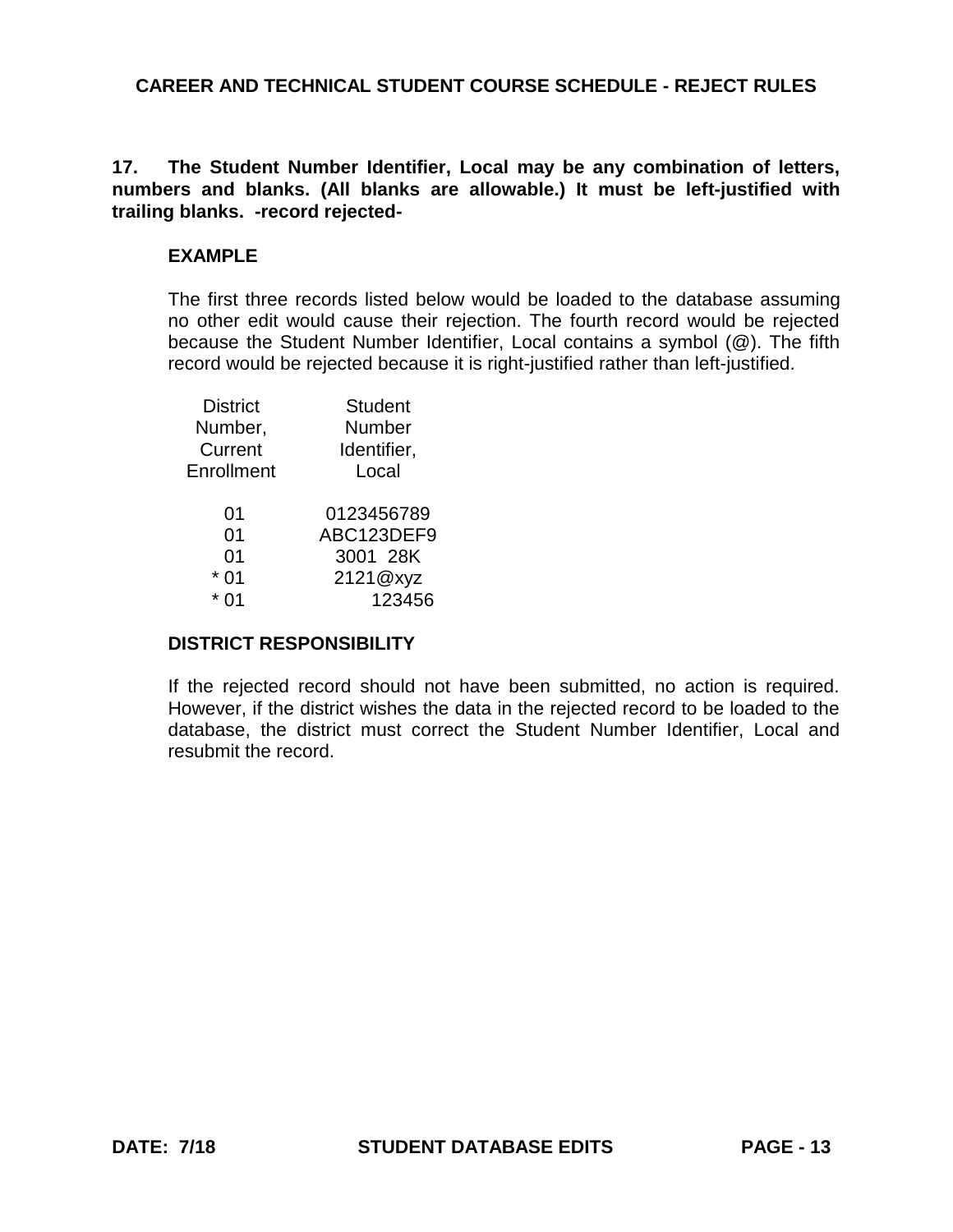### **19. Grade Level must be 06-12. -record rejected-**

#### **EXAMPLE**

The first, fifth and sixth records listed below would be loaded to the database assuming no other reject rule would cause their rejection. The second, third and fourth records would be rejected because Grade Level is invalid.

| <b>Student Number</b><br>Identifier, Florida | <b>Course Number</b> | <b>Grade Level</b> |
|----------------------------------------------|----------------------|--------------------|
| 630123454X                                   | 8757110              | 10                 |
| * 630123455X                                 | 8500310              | 5                  |
| * 630123456X                                 | 8751010              | KG                 |
| * 630123457X                                 | 8403060              | AD                 |
| 630123458X                                   | 8206110              | 12                 |
| 630123459X                                   | 8206110              | 12                 |
|                                              |                      |                    |

#### **DISTRICT RESPONSIBILITY**

If the rejected records should not have been submitted, no action is required. However, if the district wishes the data in the rejected records to be loaded to the database, the district must correct the Grade Level and resubmit the records.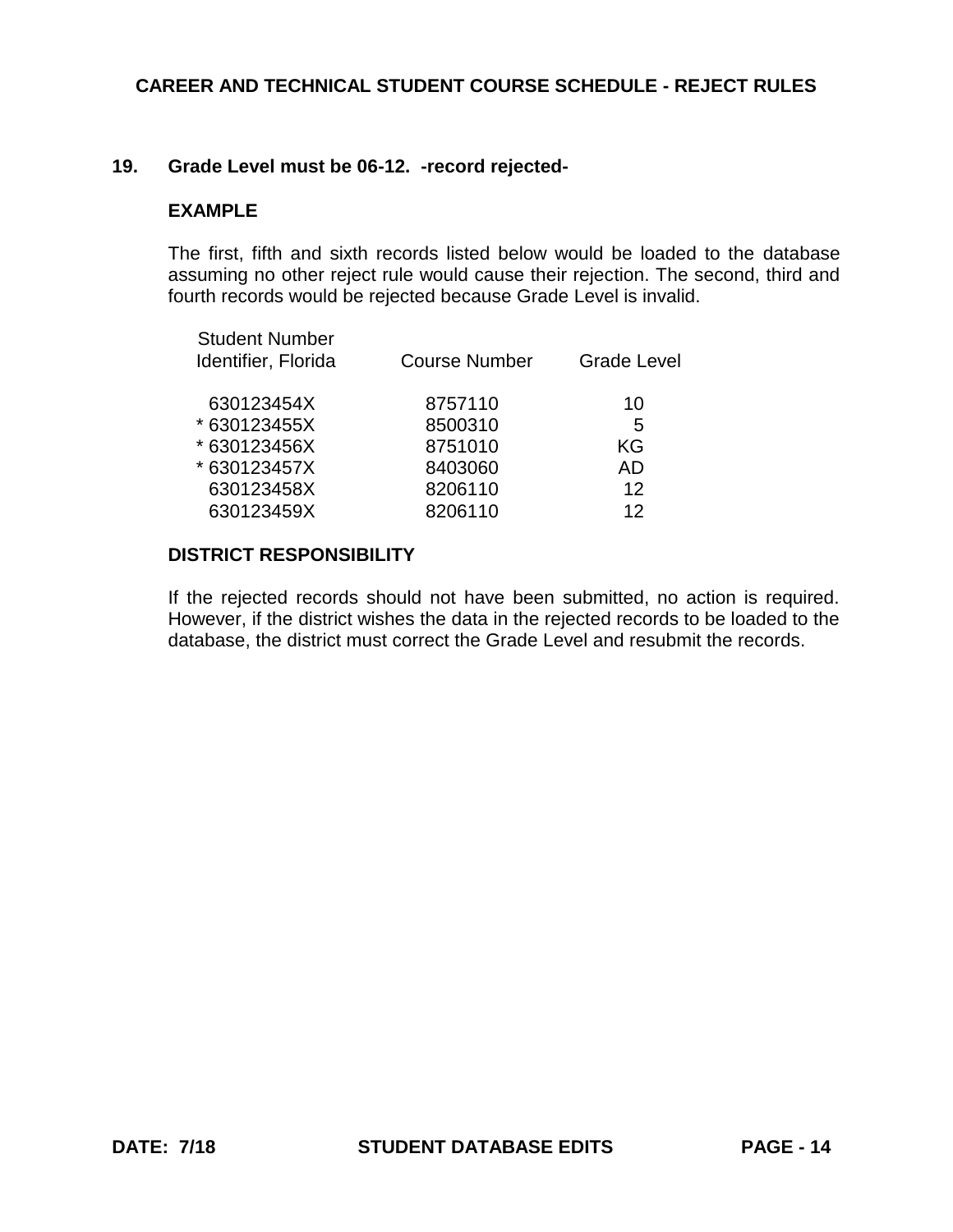**20. The Transaction Code must be A, C or D. For the original transmission, only A is valid. For subsequent batch/update submissions, if A is specified then the record must not already exist on the database; if C or D is specified then the record must exist on the database. -record rejected-**

### **EXAMPLE**

For all original transmissions, the Transaction Code must be "A". An original transaction is the first submission of a record during a survey period. After original transmission of records, changes to the record for elements other than the key elements must be done with a "C" as the Transaction Code. To delete a record, the Transaction Code must be a "D". To change key elements in a batch transaction, the record must FIRST be deleted with a "D" and then added with an "A". Records with an incorrect Transaction Code would be rejected.

#### **DISTRICT RESPONSIBILITY**

If the rejected records should not have been submitted, no action is required. However, if the district wishes the data in the rejected records to be loaded to the database, the district must correct the Transaction Code and resubmit the records.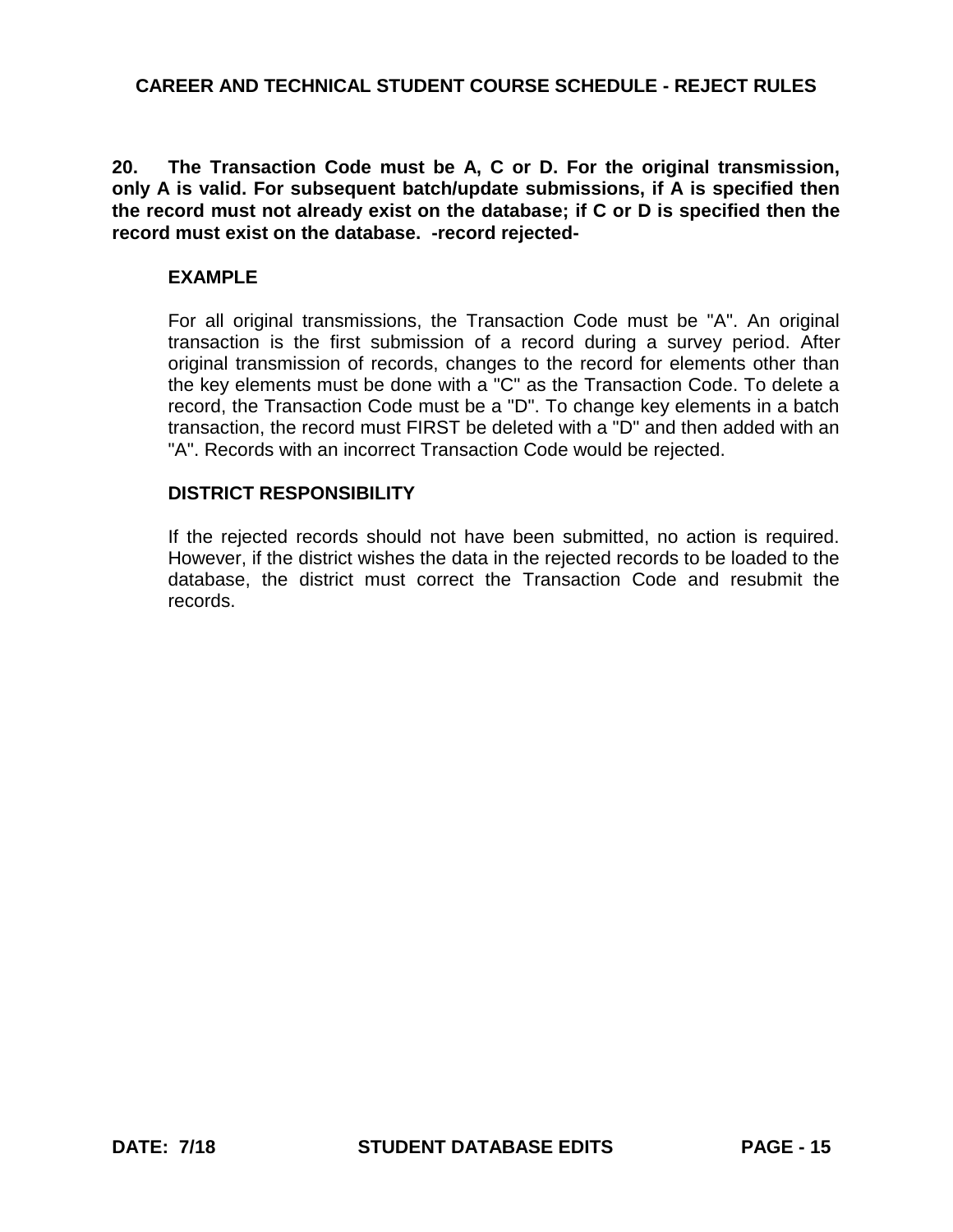**21. Each record must be unique based on Student Number Identifier, Florida; School Year District Number, Current Instruction/Service; School Number, Current Instruction/Service; Course Number; Section Number; Period Number and Term. -First record accepted, all other duplicate records rejected-**

# **EXAMPLE**

Six of the eight records listed below would be loaded to the database assuming no other reject rule would cause their rejection. The fifth and eighth records listed below would be rejected because the key items (Student Number Identifier, Florida; School Years; District Number, Current Instruction/Service; School Number, Current Instruction/Service; Course Number; Section Number; Period Number and Term) duplicate the key items in a previous record. The first of two records with the same key information will be loaded to the database file, assuming it meets all other applicable criteria. Any subsequent records submitted with duplicate data in all the key items would be rejected.

| <b>Student</b><br><b>Number</b><br>Ident.,<br>Florida | Sch.<br>Year - | Dist.<br>Num.,<br>Curr.<br>lnst./<br>Serv. | Sch.<br>Num.,<br>Curr.<br>$\ln$ st./<br>Serv. | Course<br><b>Number</b> | Section<br>Number | Period<br>Number | Term |
|-------------------------------------------------------|----------------|--------------------------------------------|-----------------------------------------------|-------------------------|-------------------|------------------|------|
|                                                       |                |                                            |                                               |                         |                   |                  |      |
| 123456784X                                            | ****           | 01                                         | 0151                                          | 8209010                 | 00100             | 0202             | 1    |
| 123456785X                                            | ****           | 01                                         | 0151                                          | 8209010                 | 00100             | 0202             | 1    |
| 123456786X                                            | ****           | 01                                         | 0151                                          | 8209010                 | 00100             | 0202             | 1    |
| 123456787X                                            | ****           | 01                                         | 0151                                          | 8209010                 | 00100             | 0202             | 1    |
| * 123456787X                                          | ****           | 01                                         | 0151                                          | 8209010                 | 00100             | 0202             | 1    |
| 123456788X                                            | ****           | 01                                         | 0151                                          | 8209010                 | 00100             | 0202             | 1    |
| 123456789X                                            | ****           | 01                                         | 0151                                          | 8209010                 | 00100             | 0202             | 1    |
| * 123456789X                                          | ****           | 01                                         | 0151                                          | 8209010                 | 00100             | 0202             | 1    |
|                                                       |                |                                            |                                               |                         |                   |                  |      |

\*\*\*\* = Valid fiscal year for data submission.

## **DISTRICT RESPONSIBILITY**

If the records that were accepted and loaded to the database are the correct ones, no action is required. However, if the district wishes the data in the rejected records to be loaded to the database, the district must delete any invalid records, correct any rejected records if necessary, and resubmit the corrected records.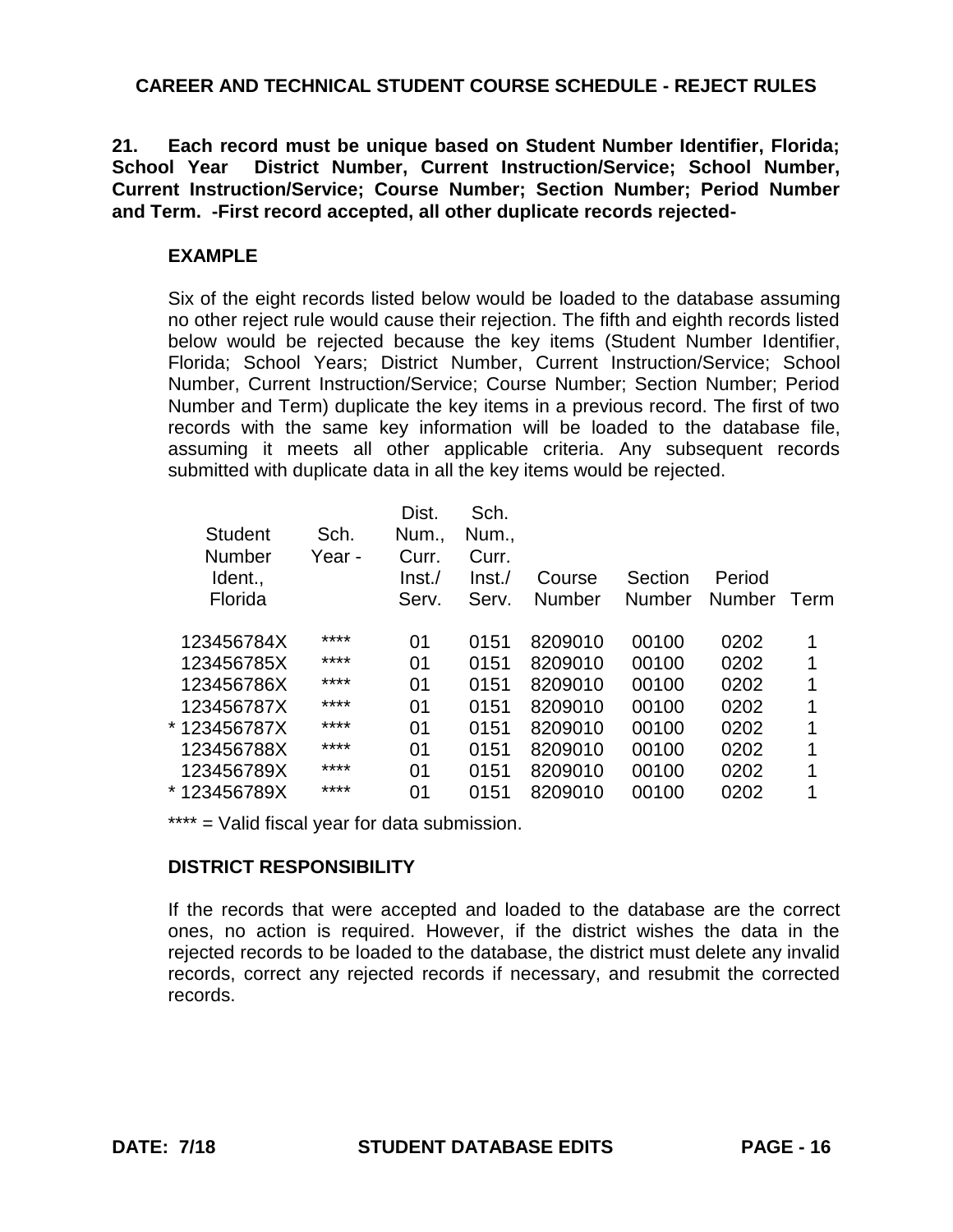**25. On the Career and Technical Student Course Schedule record, Exceptional Student Career and Technical Course Setting code must be one of the following: E, S, M or Z. -record rejected-** 

### **EXAMPLE**

The first and third records listed below would be loaded to the database assuming no other reject rule would cause their rejection. The second record would be rejected because the Exceptional Student Career and Technical Course Setting code is invalid.

|                |         | Exceptional<br><b>Student</b> |
|----------------|---------|-------------------------------|
| <b>Student</b> |         | Career and                    |
| <b>Number</b>  |         | <b>Technical</b>              |
| Identifier,    | Course  | Course                        |
| Florida        | Number  | Setting                       |
| 123456789X     | 8751200 | Е                             |
| *123456790X    | 8200320 |                               |
| 123456791X     | 8918110 | S                             |

### **DISTRICT RESPONSIBILITY**

If the rejected record should not have been submitted, no action is required. However, if the district wishes the data in the rejected record to be loaded to the database, the district must correct the Exceptional Student Career and Technical Course Setting code and resubmit the record.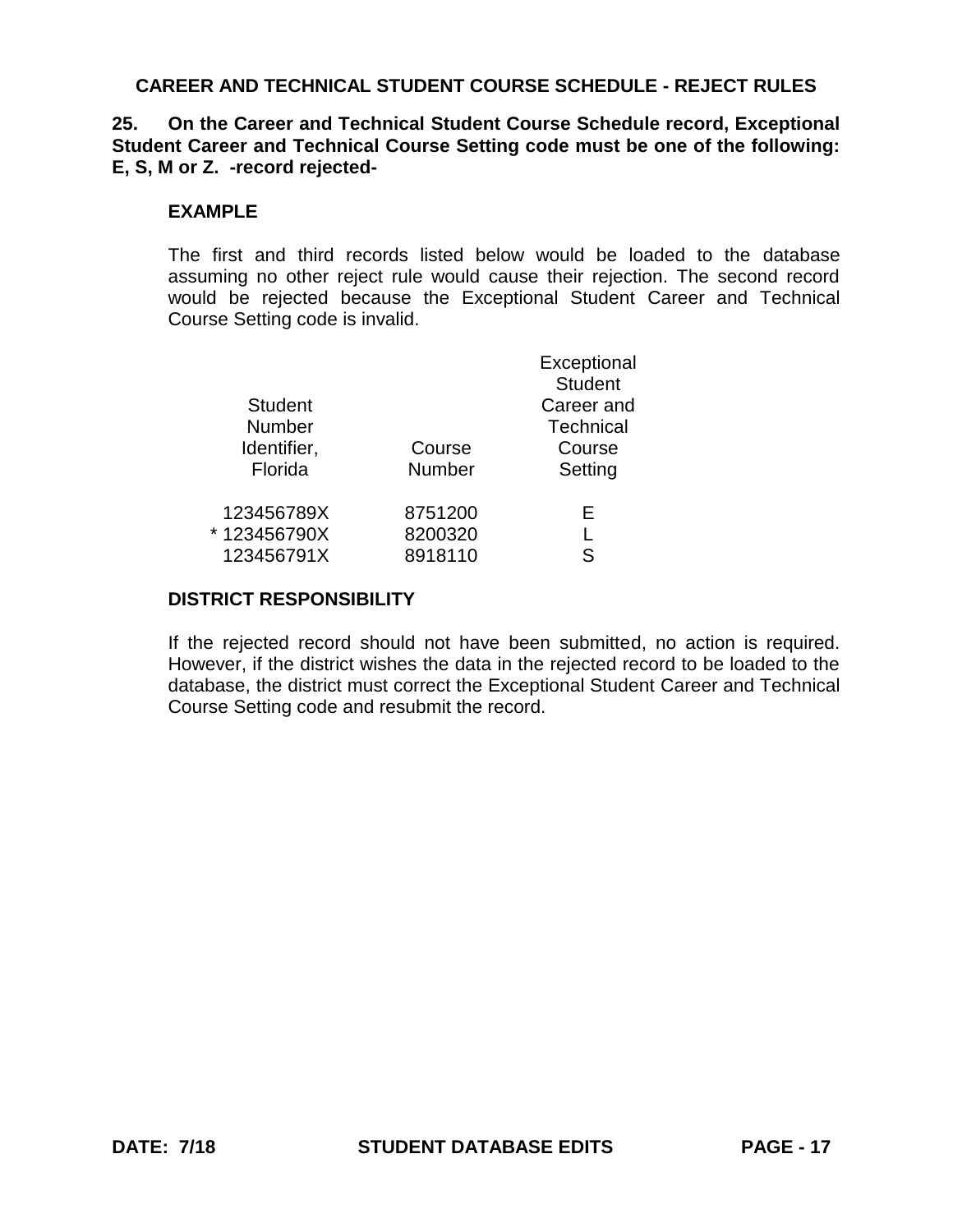**29. The Career and Technical Education Occupational Completion Point code must be A-Y, Z or blank and must be left justified with no embedded blanks. -record rejected-**

# **EXAMPLE**

The first record listed below would be loaded to the database assuming no other reject rule would cause its rejection. The second record would be rejected because the Career and Technical Education Occupational Completion Point is blank.

| <b>Student</b>         | <b>Career and Technical</b>             |
|------------------------|-----------------------------------------|
| Number                 | Education                               |
| Identifier,<br>Florida | <b>Occupational Completion</b><br>Point |
| 123456789X             | 7                                       |
| *212345678X            |                                         |

## **DISTRICT RESPONSIBILITY**

If the rejected record should not have been submitted, no action is required. However, if the district wishes the data in the rejected record to be loaded to the database, the district must correct the Career and Technical Education Occupational Completion Point and resubmit the record.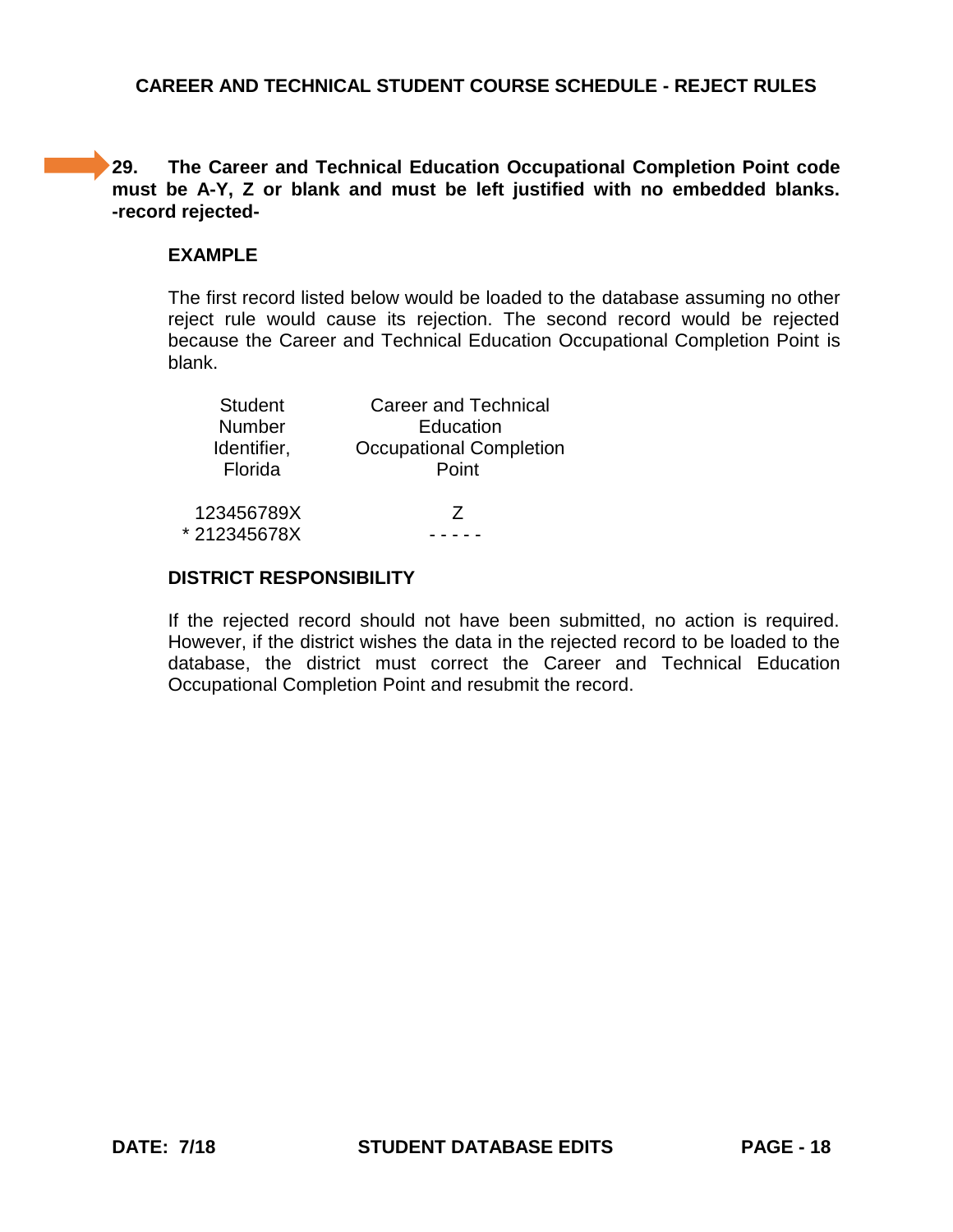# **30. The Modified Occupational Completion Point Code must be A-Y, or Z. -record rejected-**

### **EXAMPLE**

The first two records listed below would be loaded to the database assuming no other reject rule would cause their rejection. The third record would be rejected because the first position of the Modified Occupational Completion Point Code is invalid.

| <b>Student</b><br><b>Number</b><br>Identifier,<br>Florida | Modified<br>Occupational<br>Completion<br><b>Point Code</b> | Exceptional<br><b>Student</b><br>Career and<br><b>Technical</b><br><b>Course Setting</b> | Career and<br><b>Technical/Adult</b><br>General<br>Education<br>Program Code |
|-----------------------------------------------------------|-------------------------------------------------------------|------------------------------------------------------------------------------------------|------------------------------------------------------------------------------|
| 123456789X                                                | Α                                                           | E                                                                                        | 8209200                                                                      |
| 212345678X                                                | B                                                           | E                                                                                        | 8212000                                                                      |
| *312345678X                                               | 8                                                           | F                                                                                        | 8209200                                                                      |

### **DISTRICT RESPONSIBILITY**

If the rejected record should not have been submitted, no action is required. However, if the district wishes the data in the rejected record to be loaded to the database, the district must correct the Modified Occupational Completion Point Code and resubmit the record.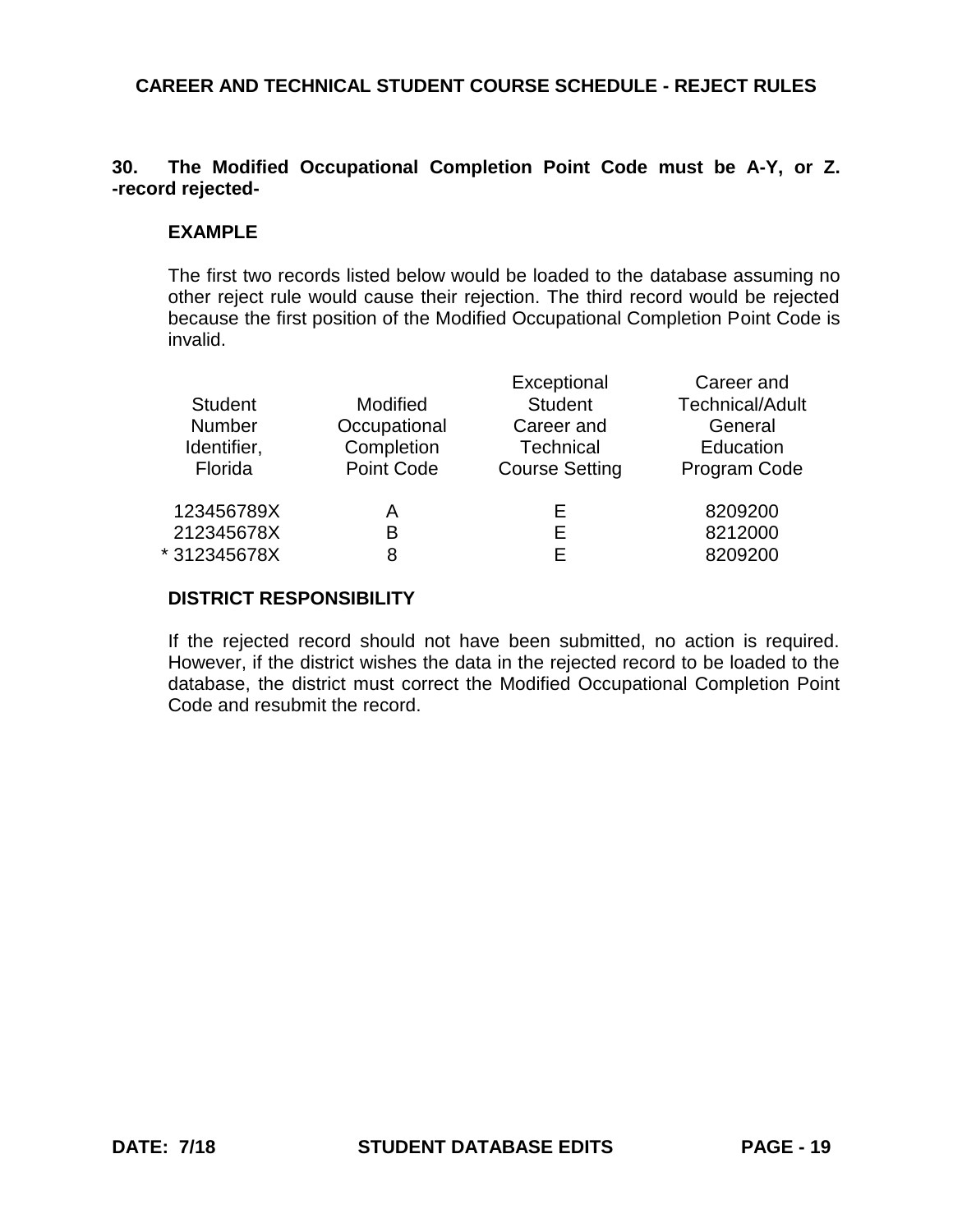# **31. If the Modified Occupational Completion Point is not Z, then it must be equal to the Career and Technical Education Occupational Completion Point. – record rejected -**

# **EXAMPLE**

The first two records listed below would be loaded to the database assuming no other reject rule would cause their rejection. The third record would be rejected because the Modified Occupational Completion Point is different from the Career and Technical Education Occupational Completion Point.

|                |              | Career and                 |
|----------------|--------------|----------------------------|
| <b>Student</b> | Modified     | <b>Technical Education</b> |
| <b>Number</b>  | Occupational | Occupational               |
| Identifier,    | Completion   | Completion                 |
| Florida        | Point        | Point                      |
|                |              |                            |
| 123456789X     | A            | А                          |
| 212345678X     | B            | B                          |
| *312345678X    |              | F                          |
|                |              |                            |

# **DISTRICT RESPONSIBILITY**

If the rejected record should not have been submitted, no action is required. However, if the district wishes the data in the rejected record to be loaded to the database, the district must correct the Modified Occupational Completion Point and resubmit the record.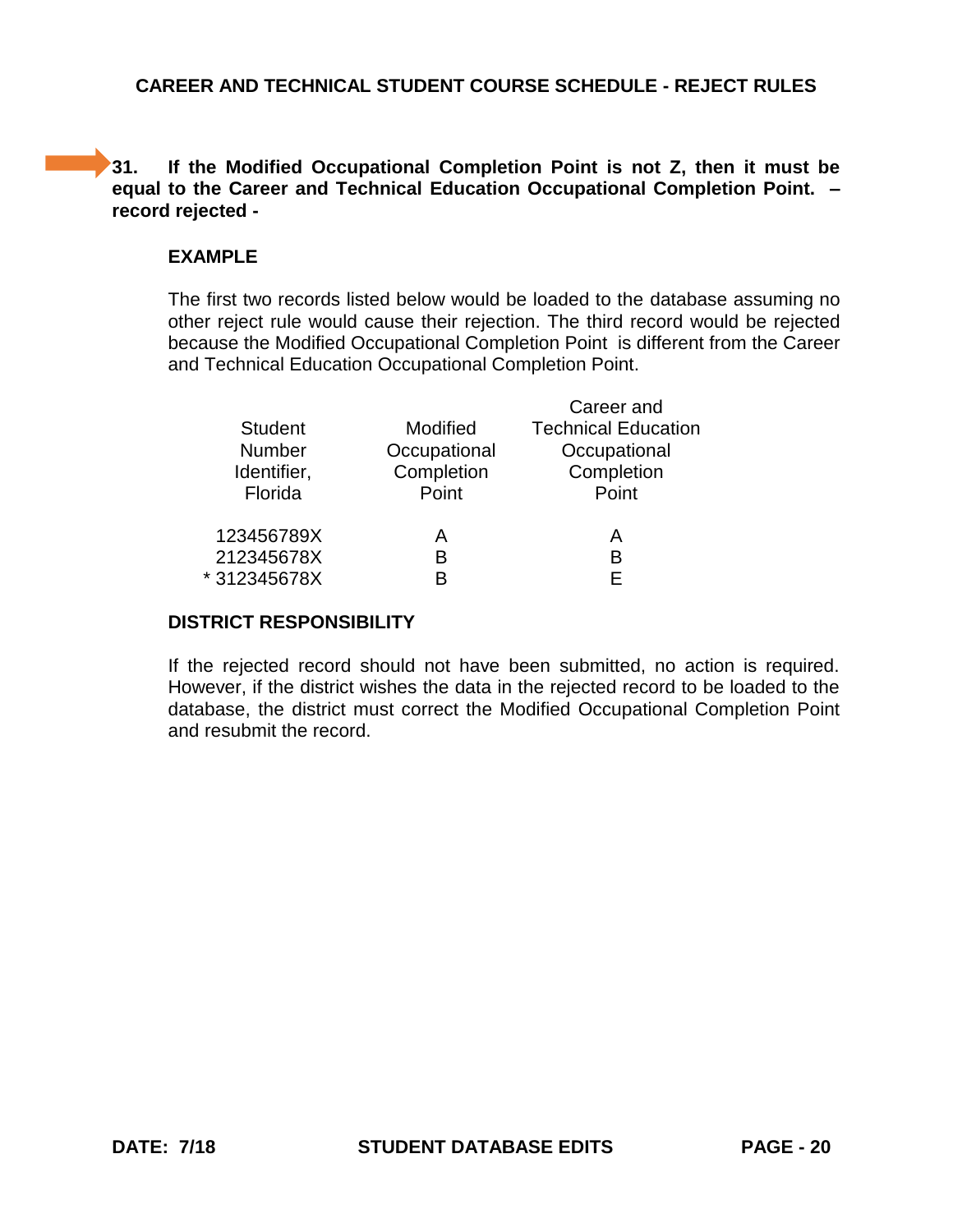**32. If the Career and Technical Education Occupational Completion Point code equals Z, then it must be left justified and followed by five blanks. -record rejected-**

# **EXAMPLE**

The first record listed below would be loaded to the database assuming no other reject rule would cause its rejection. The second and third records would be rejected because the Career and Technical Education Occupational Completion Point code is not a Z followed by five blanks.

|                | Career and                     |
|----------------|--------------------------------|
| <b>Student</b> | <b>Technical</b>               |
| Number         | Education                      |
| Identifier,    | <b>Occupational Completion</b> |
| Florida        | Point                          |
|                |                                |
| 123456789X     | 7                              |
| *212345678X    | ZZ                             |
| *312345678X    | Δ7                             |
|                |                                |

# **DISTRICT RESPONSIBILITY**

If the rejected records should not have been submitted, no action is required. However, if the district wishes the data in the rejected records to be loaded to the database, the district must correct the Career and Technical Education Occupational Completion Point code and resubmit the records.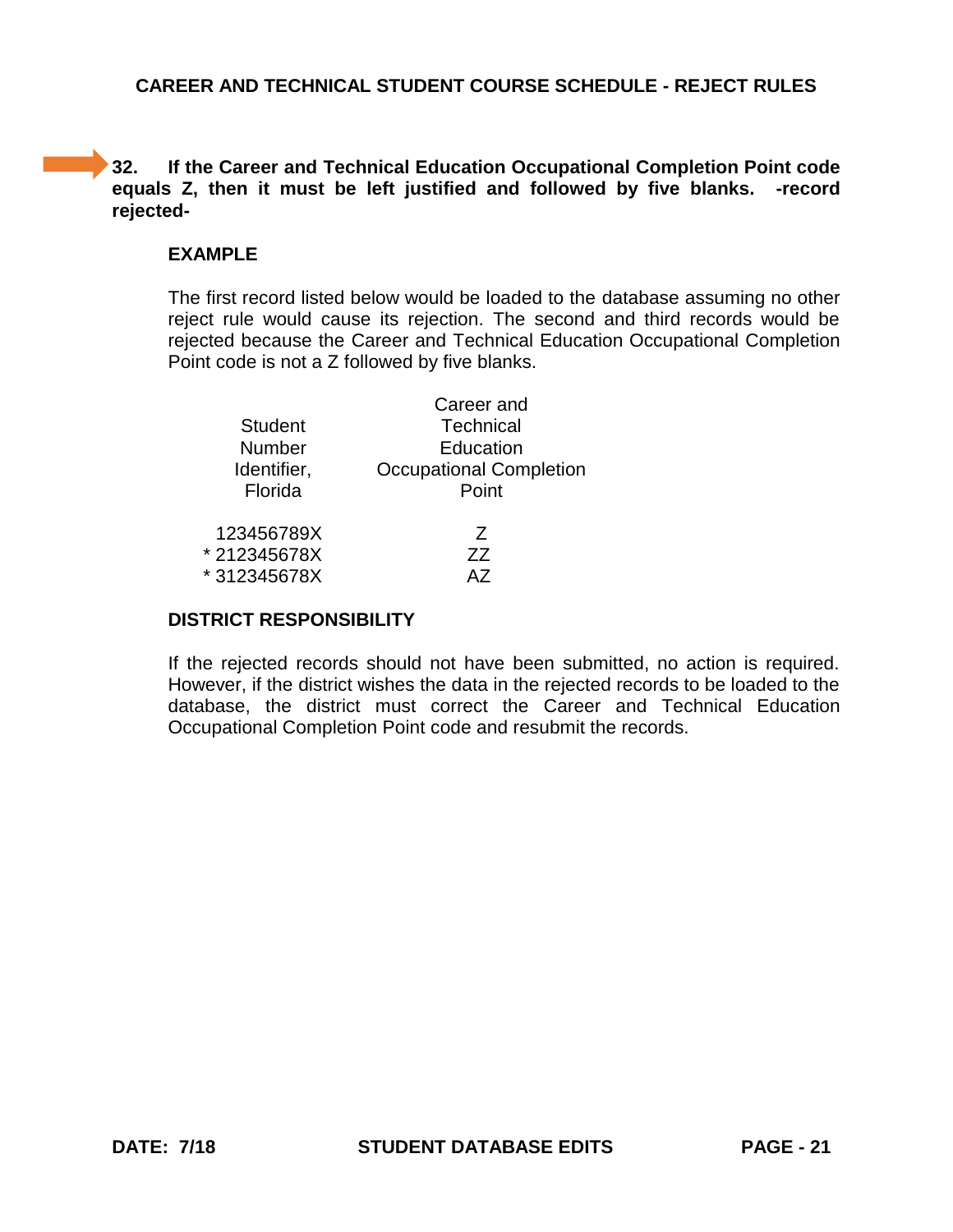**33. If the Career and Technical Education Occupational Completion Point code is other than Z or blank, then the reported codes must be valid for the Career and Technical Education Occupational Program code reported for the student. -record rejected-**

**Note: Use the Career and Technical/Adult General Education Program Edit File (DATASET NAME = DPS.DISTRICT.GQ.F61730.Yyyyy) for the comparison of Career and Technical Education Occupational Completion Point codes.**

#### **EXAMPLE**

The two records listed below would be loaded to the database assuming no other reject rule would cause their rejection. The third record would be rejected because the Career and Technical Education Occupational Completion Point code is incompatible with the Career and Technical/Adult General Education Program Code reported for the student

|                | Career and                     | Career and               |
|----------------|--------------------------------|--------------------------|
| <b>Student</b> | Technical                      | <b>Technical/Adult</b>   |
| <b>Number</b>  | Education                      | <b>General Education</b> |
| Identifier,    | <b>Occupational Completion</b> | Program                  |
| Florida        | Point                          | Code                     |
| 123456789X     | A                              | 8121600                  |
| 212345678X     | в                              | 8212000                  |
| *312345678X    |                                | 8112000                  |
|                |                                |                          |

#### **DISTRICT RESPONSIBILITY**

If the rejected record should not have been submitted, no action is required. However, if the district wishes the data in the rejected record to be loaded to the database, the district must correct the Career and Technical Education Occupational Completion Point code and resubmit the record.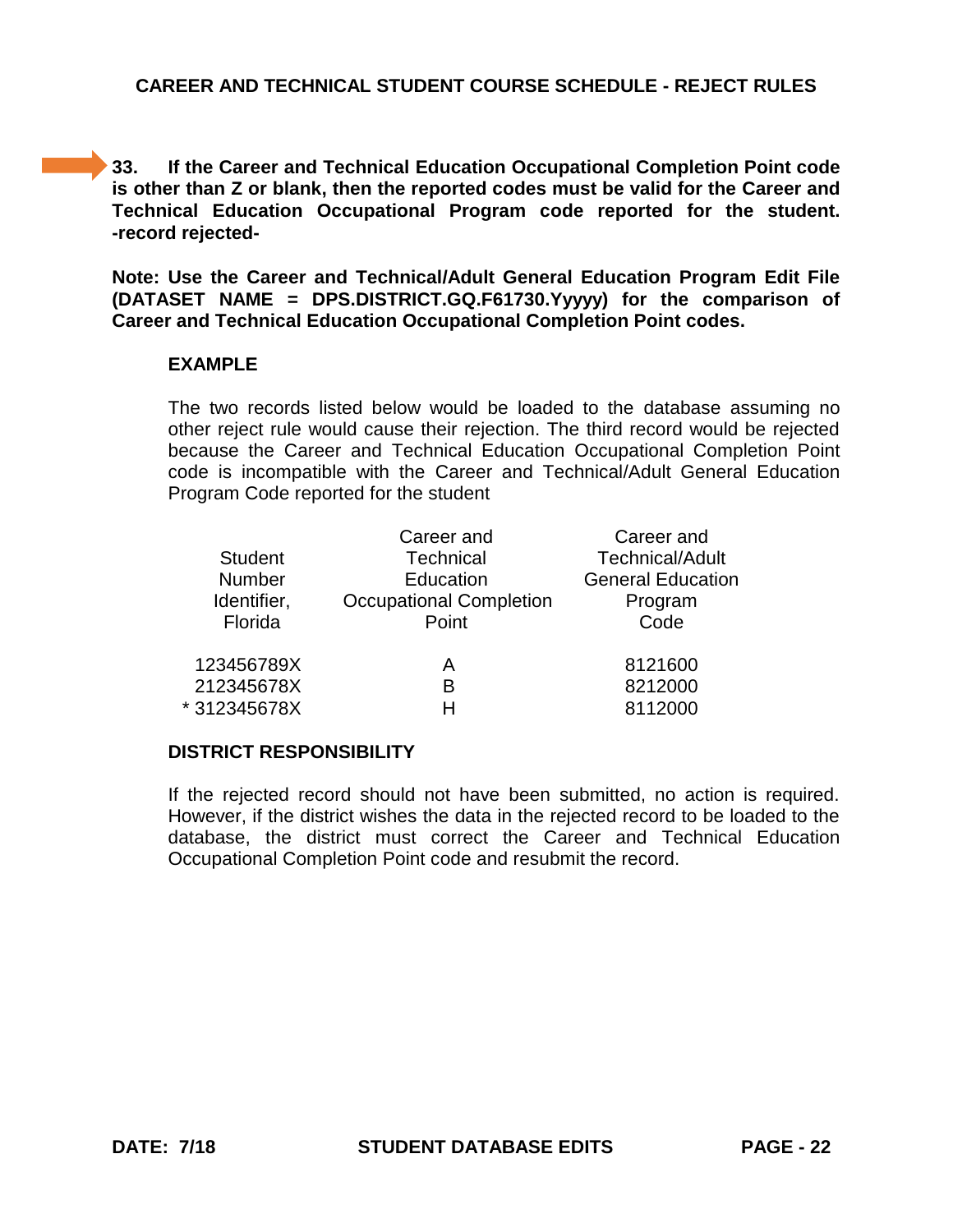## **36. If Modified Occupational Completion Point Code has any value other Z, then the Exceptional Student Career and Technical Course Setting must have a value of E. -record rejected-**

#### **EXAMPLE**

The first and third records listed below would be loaded to the database assuming no other reject rule would cause their rejection. The second record would be rejected because the Exceptional Student Career and Technical Course Setting code is not appropriate for reporting a Modified Occupational Completion Point Code other than Z.

| <b>Student</b> | Modified          | Exceptional           |
|----------------|-------------------|-----------------------|
| Number         | Occupational      | <b>Student</b>        |
| Identifier,    | Completion        | Career and Technical  |
| Florida        | <b>Point Code</b> | <b>Course Setting</b> |
|                |                   |                       |
| 123456789X     | А                 | E                     |
| *213546879X    | А                 | 7                     |
| 321654987X     |                   |                       |

### **DISTRICT RESPONSIBILITY**

If the rejected record should not have been submitted, no action is required. However, if the district wishes the data in the rejected record to be loaded to the database, the district must correct the Modified Occupational Completion Point Code or the Exceptional Student Career and Technical Course Setting code and resubmit the record.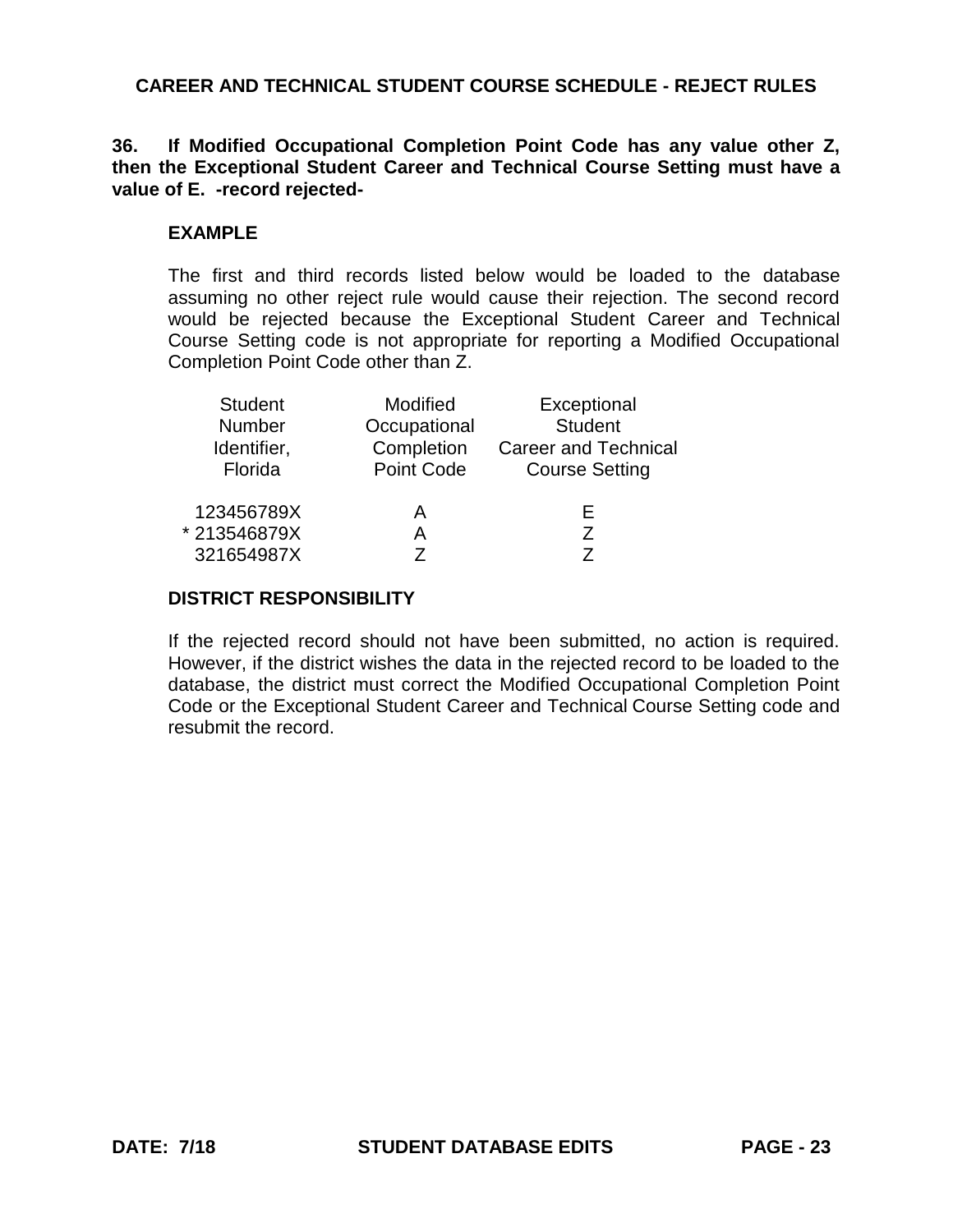# **39. FEFP Program Number must be 102, 103, 112, 113, 130, 254, 255, 300, or 999. -record rejected-**

# **EXAMPLE**

The first record listed below would be loaded to the database assuming no other reject rule would cause its rejection. The second and third records would be rejected because the FEFP Program Numbers are invalid.

| <b>District</b> |                |               |             |
|-----------------|----------------|---------------|-------------|
| Number,         | <b>Student</b> |               |             |
| Current         | Number         |               | <b>FEFP</b> |
| Instruction/    | Identifier     | Course        | Program     |
| Service         | Florida        | <b>Number</b> | Number      |
| 02              | 123456789X     | 2109370       | 300         |
| $*02$           | 123456790X     | 2109370       | 001         |
| * በ2            | 123456791X     | 2109370       | 118         |
|                 |                |               |             |

## **DISTRICT RESPONSIBILITY**

If the rejected records should not have been submitted, no action is required. However, if the district wishes the data in the rejected records to be loaded to the database, the district must correct the FEFP Program Number and resubmit the records.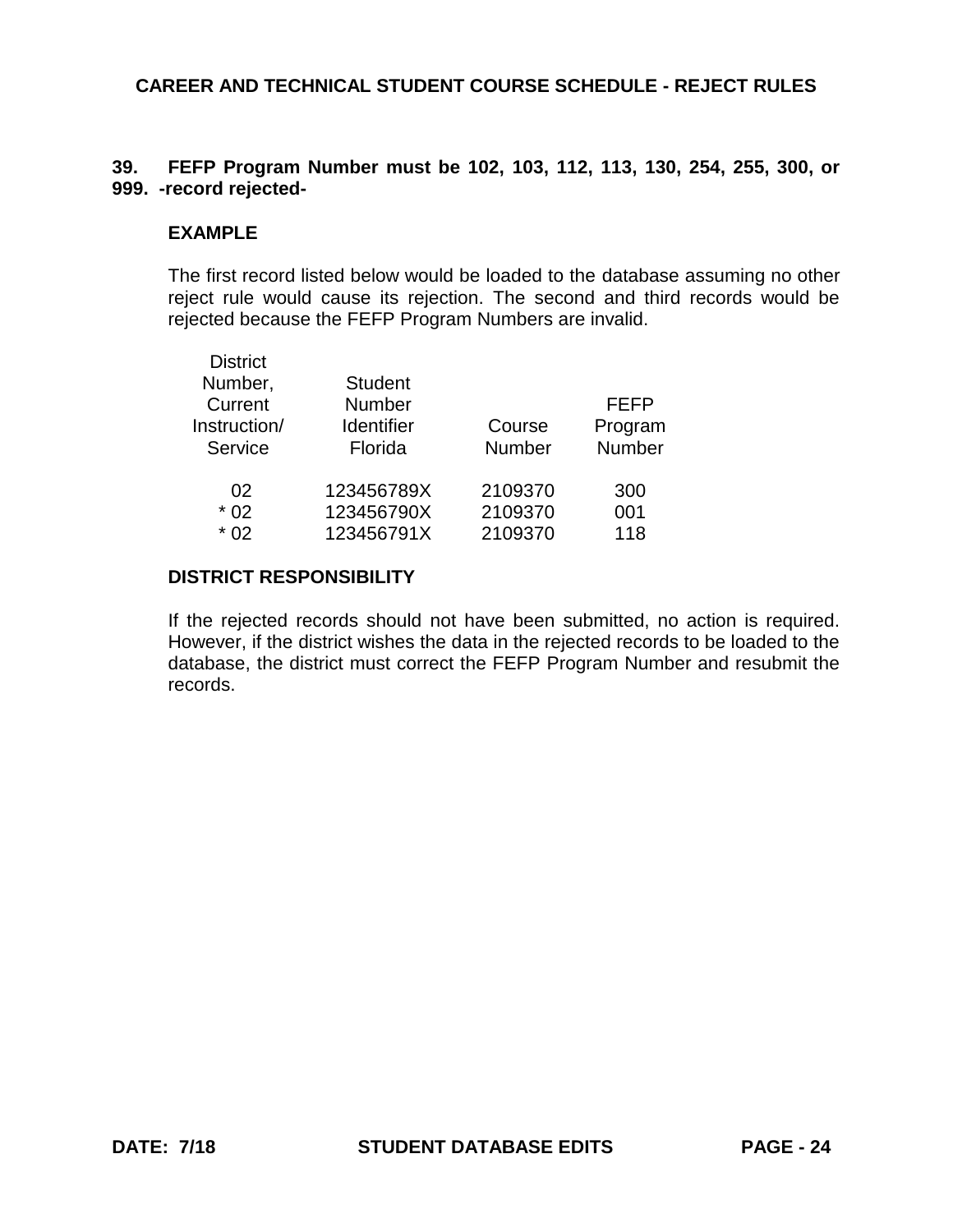## **40. If the School Number, Current Enrollment is not N998 or N999, then it must exist on the Master School Identification File as a valid number in the District Number, Current Enrollment. -record rejected-**

# **EXAMPLE**

The records listed below would be rejected because the School Number, Current Enrollment in each case is not on the Master School Identification File as a valid number in the District Number, Current Enrollment.

| District Number,          | School Number,            |
|---------------------------|---------------------------|
| <b>Current Enrollment</b> | <b>Current Enrollment</b> |
| * 01                      | 8311                      |
| * 06                      | 0001                      |
| * በዓ                      | 0085                      |
|                           |                           |

# **DISTRICT RESPONSIBILITY**

If the rejected records should not have been submitted, no action is required. However, if the district wishes the data in the rejected records to be loaded to the database, the district must correct the School Number, Current Enrollment and resubmit the records.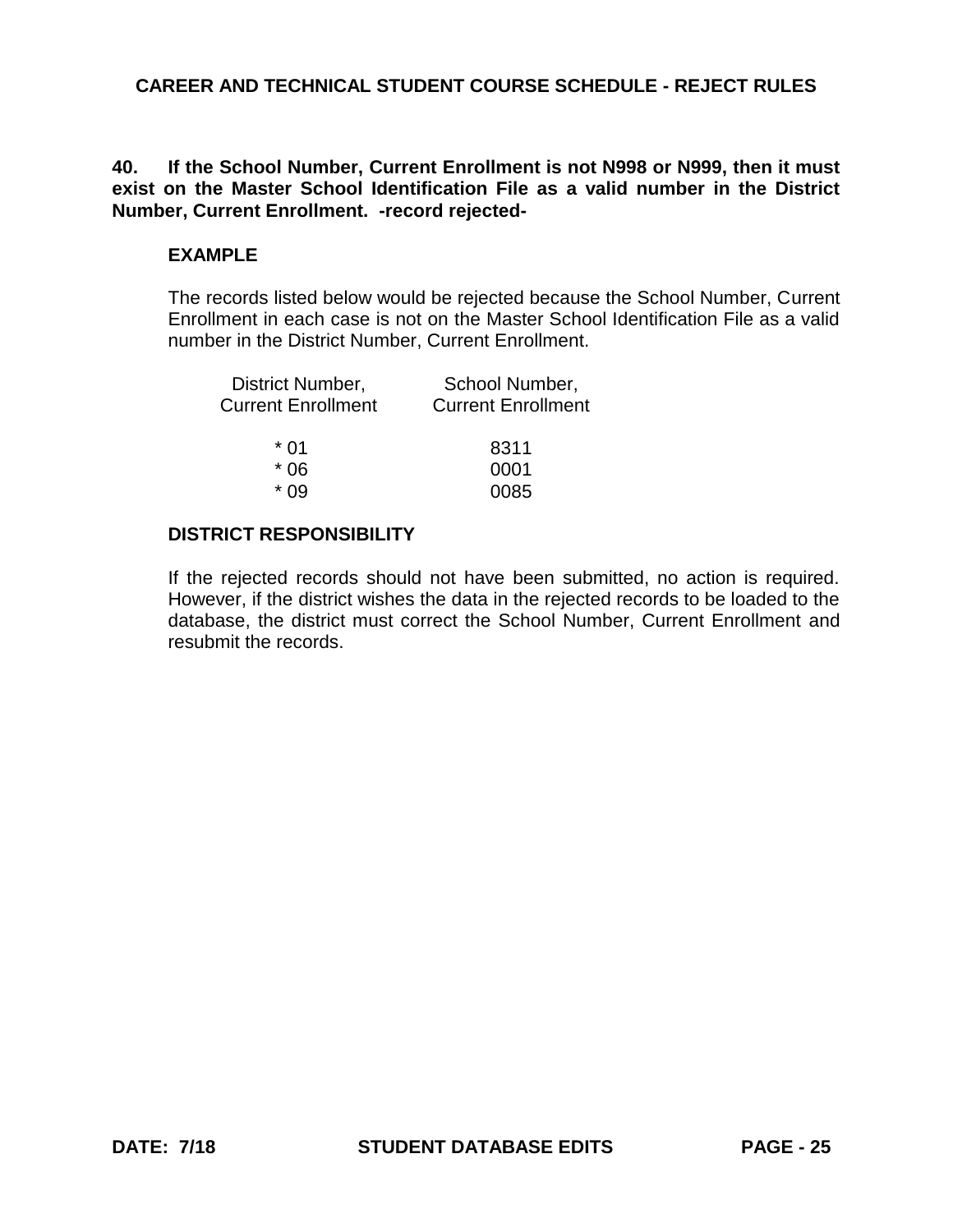**41. If the School Number, Current Instruction/Service is not C901-C928, U970- U981, or P001-P999, then it must exist as a valid active number in the District Number, Current Instruction/Service on the Master School Identification File. -record rejected-**

### **EXAMPLE**

The third, fourth and fifth records listed below would be loaded to the database assuming no other reject rule would cause their rejection. The first and second records would be rejected because the School Number, Current Instruction/Service does not exist or is not active on the Master School Identification file.

| District Number,<br><b>Current Instruction/Service</b> | School Number,<br><b>Current Instruction/Service</b> |
|--------------------------------------------------------|------------------------------------------------------|
| * 09                                                   | 8131                                                 |
| $*13$                                                  | 0021                                                 |
| 15                                                     | C912                                                 |
| 57                                                     | 0051                                                 |
|                                                        |                                                      |

### **DISTRICT RESPONSIBILITY**

If the rejected records should not have been submitted, no action is required. However, if the district wishes the data in the rejected records to be loaded to the database, the district must correct the School Number, Current Instruction/Service and resubmit the records.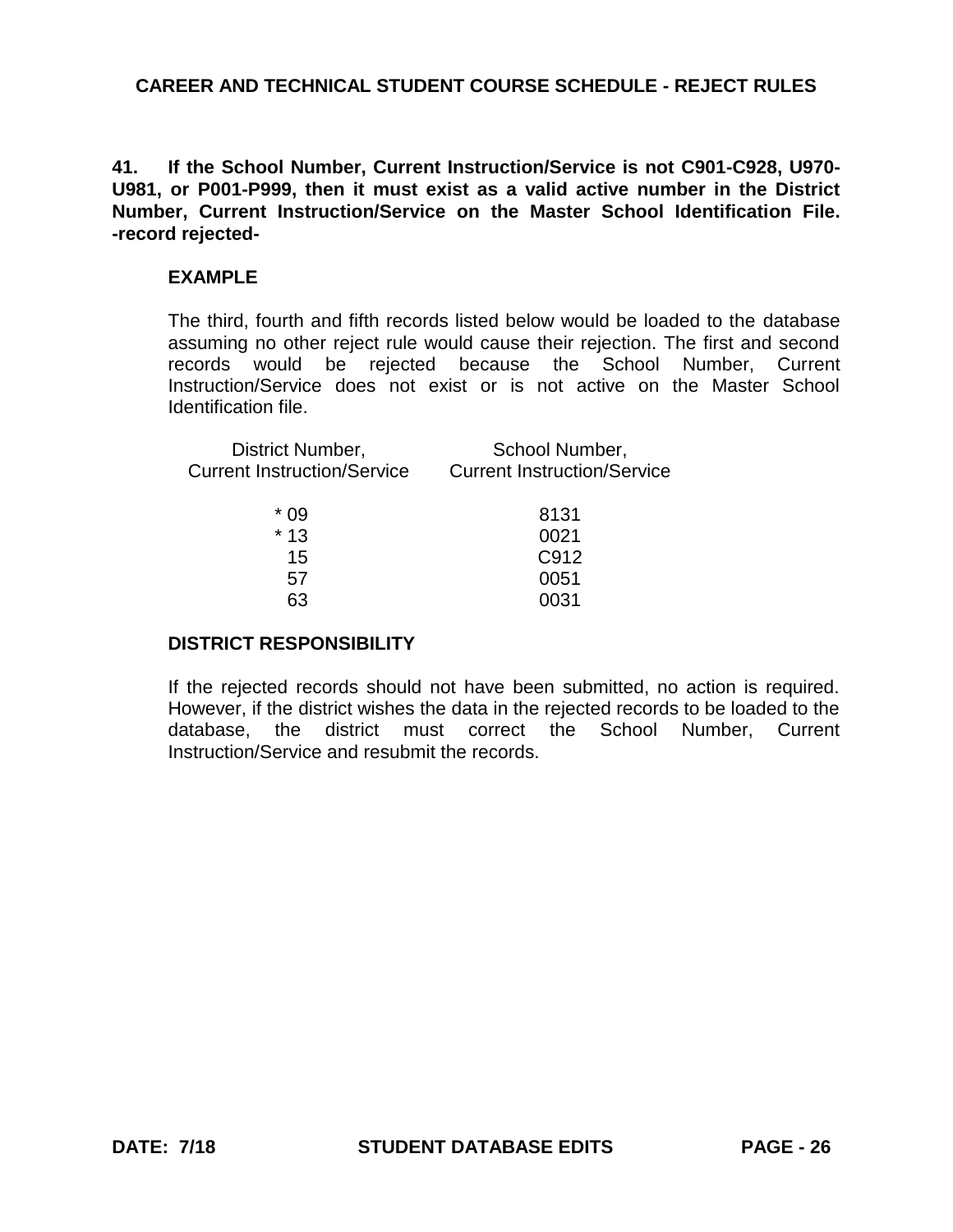**43. The first two digits of Period Number must be 00-80 while the last two digits must be 00-80 or 88 and be greater than or equal to the first two digits. -record rejected-**

**Note: For more information on Period Number refer to the DOE Information Database Requirements: Volume I--Automated Student Information System Manual.**

#### **EXAMPLE**

The first, second and third records listed below would be loaded to the database assuming no other reject rule would cause their rejection. The fourth and fifth records would be rejected because Period Number is not within the specified range.

| <b>Student</b><br><b>Number</b> |               |               |               |
|---------------------------------|---------------|---------------|---------------|
| Identifier,                     | Course        | Section       | Period        |
| Florida                         | <b>Number</b> | <b>Number</b> | <b>Number</b> |
| 371234565X                      | 8600710       | 00B01         | 0101          |
| 371234566X                      | 8600710       | 00B01         | 0909          |
| 371234567X                      | 8600710       | 00B03         | 0405          |
| * 371234568X                    | 8600710       | 00E01         | 8070          |
| * 371234569X                    | 8600710       | 00E99         | 9998          |
|                                 |               |               |               |

## **DISTRICT RESPONSIBILITY**

If the rejected records should not have been submitted, no action is required. However, if the district wishes the data in the rejected records to be loaded to the database, the district must correct the Period Number and resubmit the records.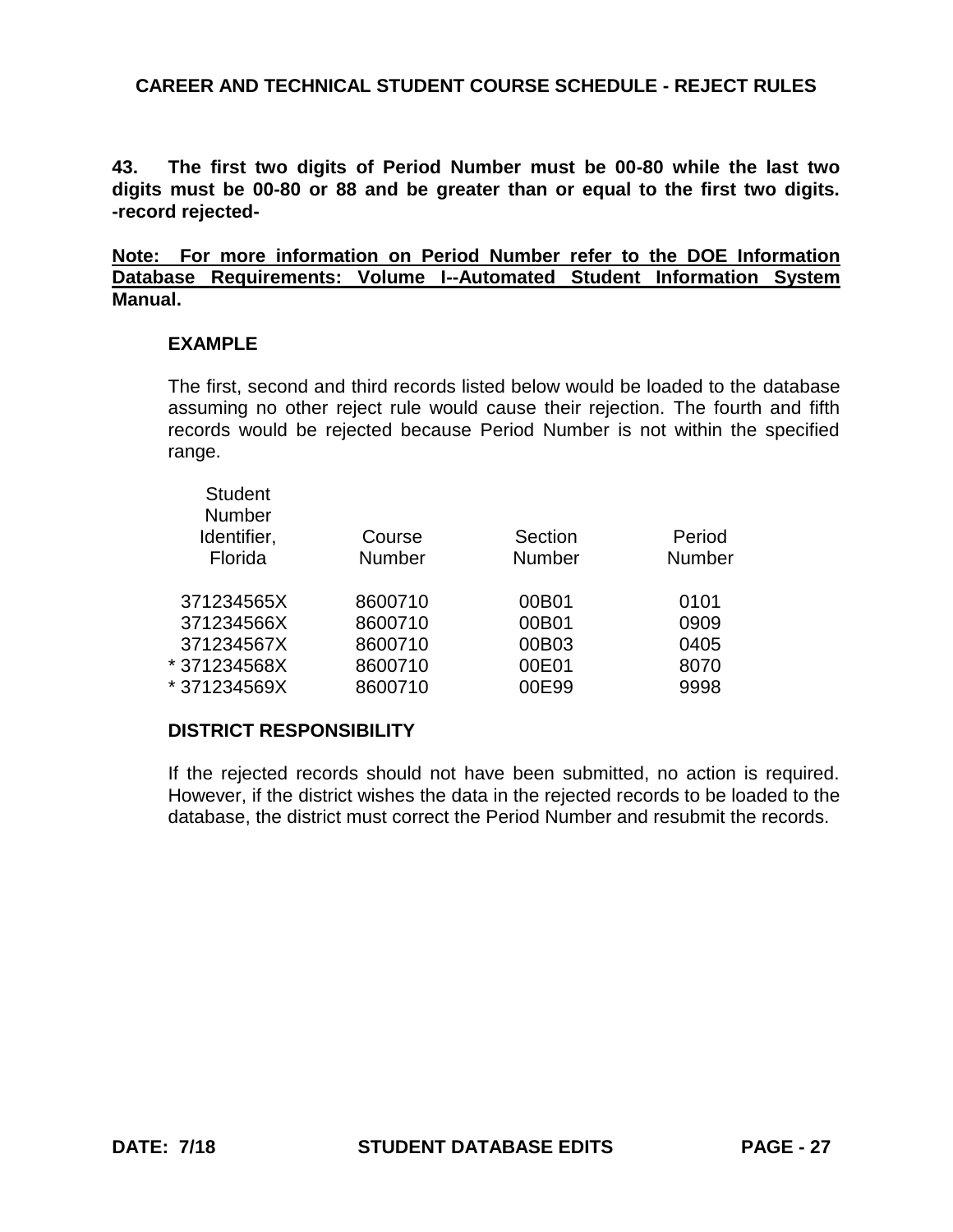# **45. If Grade Level is less than 09, then the FEFP Program Number must not be 300. -record rejected-**

### **EXAMPLE**

The first and third records below would be loaded to the database assuming no other reject rule would cause their rejection. The second record would be rejected because the Grade Level is not appropriate for reporting the FEFP Program Number.

| <b>Student Number</b> | <b>FEFP Program</b> | Grade |  |
|-----------------------|---------------------|-------|--|
| Identifier, Florida   | <b>Number</b>       | Level |  |
| 123456789X            | 300                 | 11    |  |
| *213546879X           | 300                 | 07    |  |
| 321654987X            | 300                 | 12    |  |

# **DISTRICT RESPONSIBILITY**

If the rejected record should not have been submitted, no action is required. However, if the district wishes the data in the rejected record to be loaded to the database, the district must correct the Grade Level or the FEFP Program Number and resubmit the record.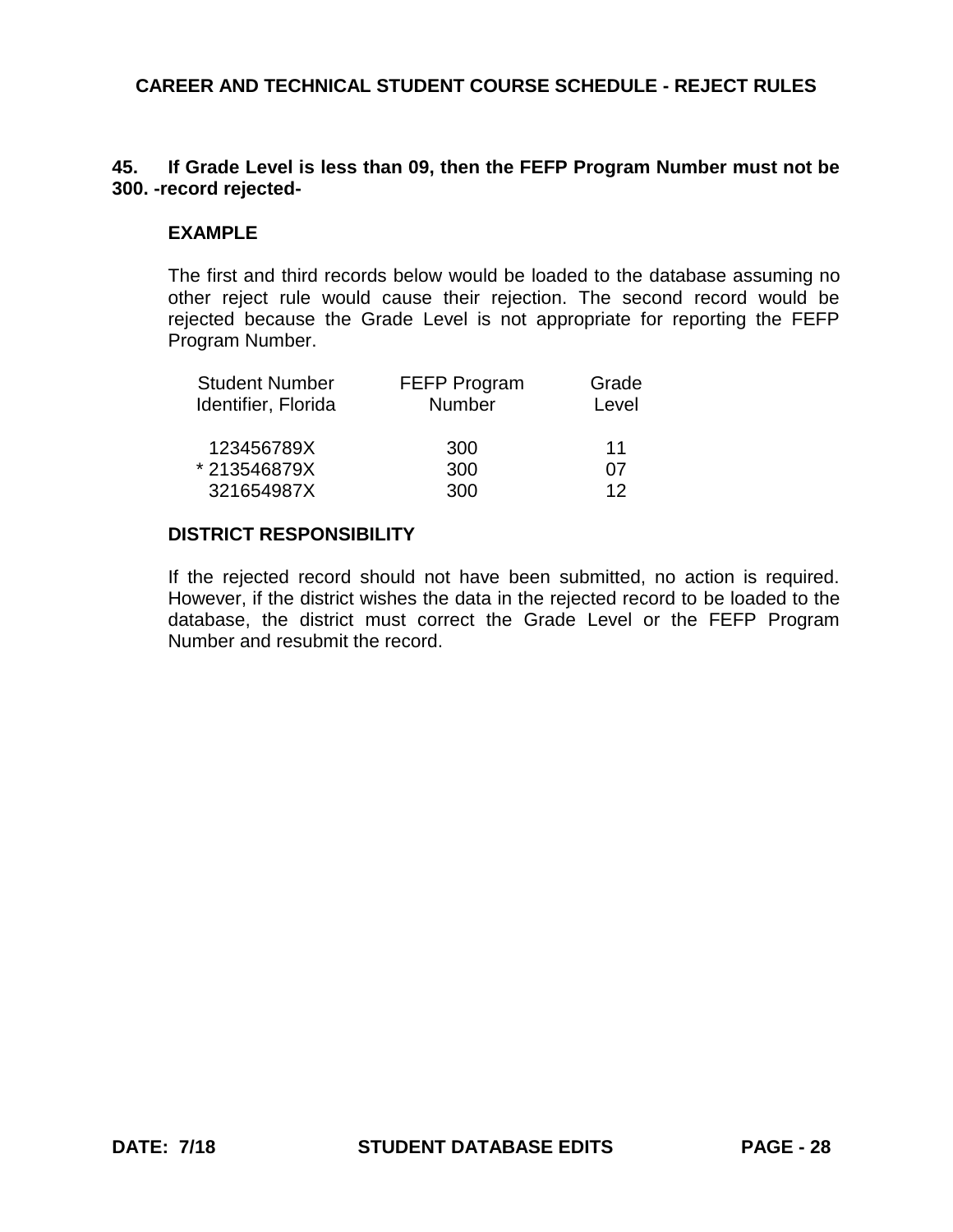**4G. Florida Education Identifier (FLEID) is alphanumeric and must be entered as "FL" in the first 2 positions followed by twelve numeric digits. No blanks, spaces or all zeros for the twelve numeric digits are allowable. -record rejected-**

### **EXAMPLE**

The first two records listed below would be loaded to the database assuming no other reject rule would cause their rejection. The third record would be rejected because the Florida Education Identifier (FLEID) is not a valid FLEID.

| <b>Student Number</b><br>Identifier, Florida | <b>Florida Education</b><br><b>Identifier</b> |
|----------------------------------------------|-----------------------------------------------|
| 012345677X                                   | FL340945895734                                |
| 012345678X                                   | FL004583948567                                |
| 012345679X                                   | FL000000000000                                |
|                                              |                                               |

# **DISTRICT RESPONSIBILITY**

If the rejected record should not have been submitted, no action is required. However, if the district wishes the data in the rejected record to be loaded to the database, the district must correct the Florida Education Identifier and resubmit the record for processing.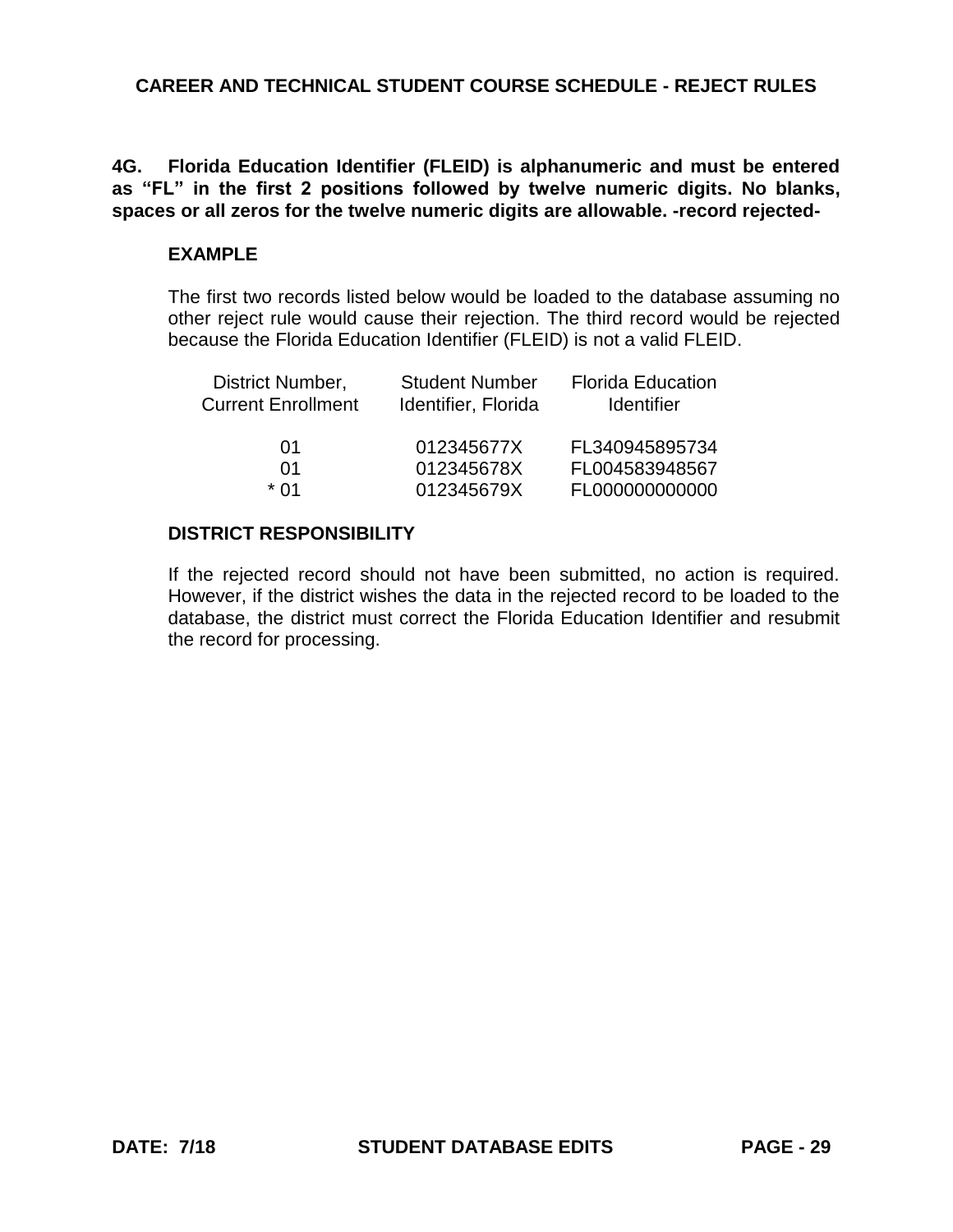# **CAREER AND TECHNICAL STUDENT COURSE SCHEDULE – STATE VALIDATION RULES**

**50. If School Number, Current Instruction/Service does not begin with C, P and U, then each Career and Technical Education Student Course record must have a matching Career and Technical Education Teacher Course record based on the key fields of District Number, Current Instruction/Service; School Number, Current Instruction/Service; School Year; Course Number; Section Number; Period Number and Term. -state validation-**

# **EXAMPLE**

The first and second records listed below would pass the edit criteria. However, the third Career and Technical Education Student Course Schedule record would not pass this edit because of the failure to have a matching Career and Technical Education Teacher Course Schedule record based on the keys of District Number, Current Instruction/Service; School Number, Current Instruction/Service; School Year; Course Number; Section Number; Period Number and Term.

### *Career and Technical Education Student Course Records*

| <b>District</b> | School     |                |        |         |       |        |      |
|-----------------|------------|----------------|--------|---------|-------|--------|------|
| Number,         | Number,    | <b>Student</b> | School |         |       |        |      |
| Current         | Current    | <b>Number</b>  | Year   |         |       |        |      |
| /.lnstruct      | Instruct./ | Identifier,    |        | Course  | Sec.  | Period |      |
| Service         | Service    | Florida        |        | Number  | No.   | No.    | Term |
|                 |            |                |        |         |       |        |      |
| 01              | 0421       | 012345677X     | ****   | 8209010 | 00200 | 0404   |      |
| 01              | 0421       | 012345678X     | ****   | 8209010 | 00100 | 0202   | 1    |
| $*01$           | 0421       | 012345679X     | ****   | 8209010 | 00100 | 0303   | 1    |
|                 |            |                |        |         |       |        |      |

*Career and Technical Education Teacher Course Records* 

| <b>District</b> | School     |        |         |       |         |           |      |
|-----------------|------------|--------|---------|-------|---------|-----------|------|
| <b>Number</b>   | Number     |        |         |       |         |           |      |
| Current         | Current    |        |         |       |         | Social    |      |
| Instruct./      | Instruct./ | School | Course  | Sec.  | Period. | Security  |      |
| Service         | Service    | Year   | Number  | No.   | No.     | Number    | Term |
|                 |            |        |         |       |         |           |      |
| 01              | 0421       | ****   | 8209010 | 00200 | 0404    | 123456789 | 1    |
| 01              | 0421       | ****   | 8209010 | 00100 | 0202    | 123456789 | 1    |
|                 |            |        |         |       |         |           |      |

\*\*\*\* = Valid fiscal year for data submission.

## **DISTRICT RESPONSIBILITY**

The district must correct the appropriate key field on the Career and Technical Education Student Course Schedule record or submit a matching Career and Technical Education Teacher Course record.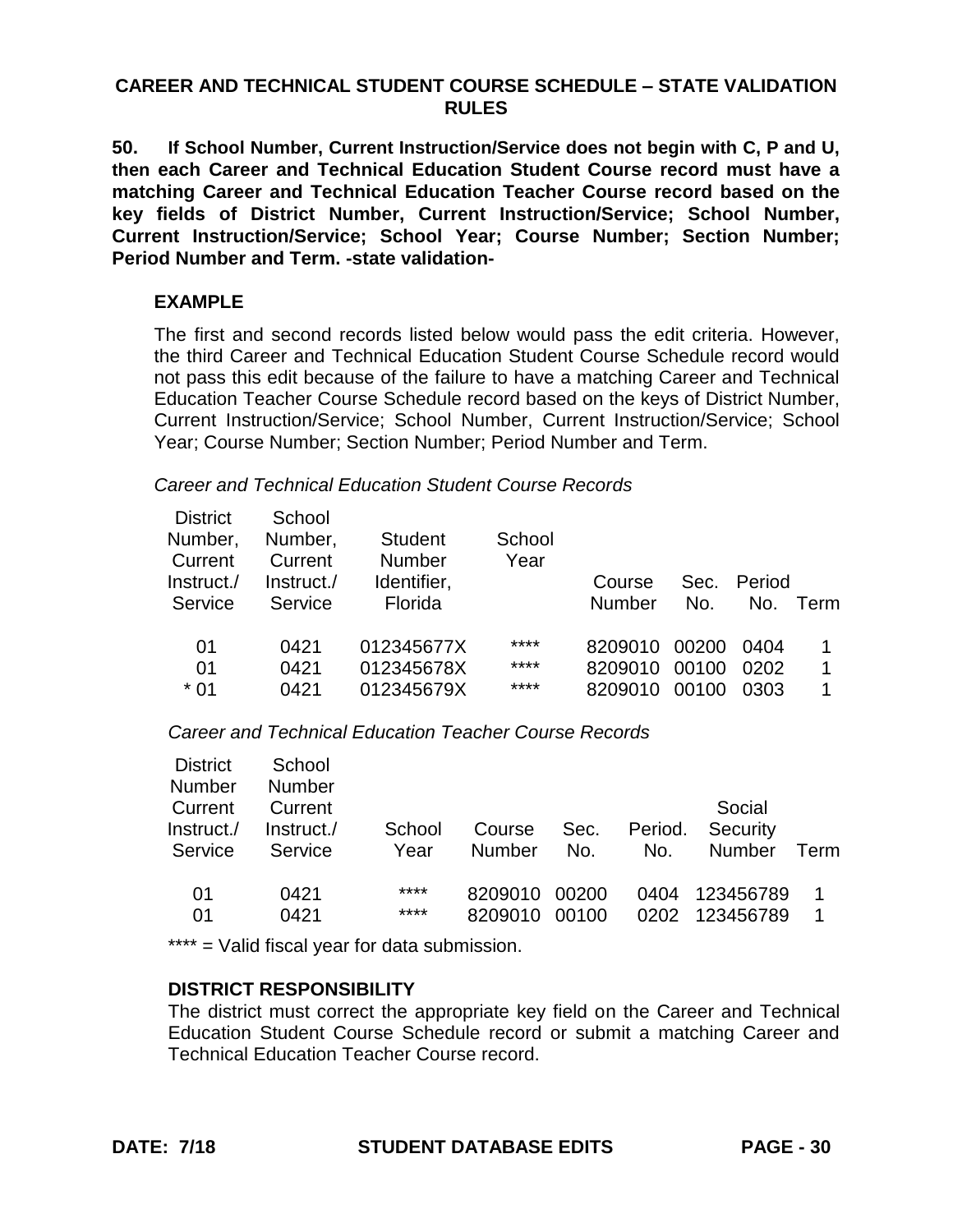## **CAREER AND TECHNICAL STUDENT COURSE SCHEDULE – STATE VALIDATION RULES**

**51. Each Career and Technical Student Course Schedule record must have a matching Student Demographic Information record based on District Number, Current Instruction; Student Number Identifier, Florida; Survey Period Code; and Year. -state validation -**

### **EXAMPLE**

The first and second Career and Technical Student Course Schedule records listed below would pass this edit. However, the third and fourth Career and Technical Student Course Schedule records would fail this edit because there are no matching Student Demographic Information records.

*Career and Technical Student Course Records* 

| <b>District</b> | <b>Student</b> |               |      |
|-----------------|----------------|---------------|------|
| Number,         | Number         | <b>Survey</b> |      |
| Current         | Identifier,    | Period        |      |
| Instruction     | Florida        | Code          | Year |
|                 |                |               |      |
| 01              | 019876543X     | 5             | **** |
| 01              | 019876544X     | 5             | **** |
| $*01$           | 019876545X     | 5             | **** |
| $*$ 01          | 019876548X     | 5             | **** |

*Student Demographic Information Records*

| Number,<br>Current<br>Instruction/ | <b>Student</b><br>Number | Survey |      |
|------------------------------------|--------------------------|--------|------|
|                                    |                          |        |      |
|                                    |                          |        |      |
|                                    | Identifier,              | Period |      |
| Service                            | Florida                  | Code   | Year |
|                                    |                          |        |      |
| 01                                 | 019876543X               | 5      | **** |
| በ1                                 | 019876544X               | 5      |      |
|                                    |                          |        |      |

\*\*\*\* = Valid fiscal year for data submission.

## **DISTRICT RESPONSIBILITY**

The district must delete the Career and Technical Student Course Schedule records if they were submitted in error or submit Student Demographic Information records that match on the indicated fields.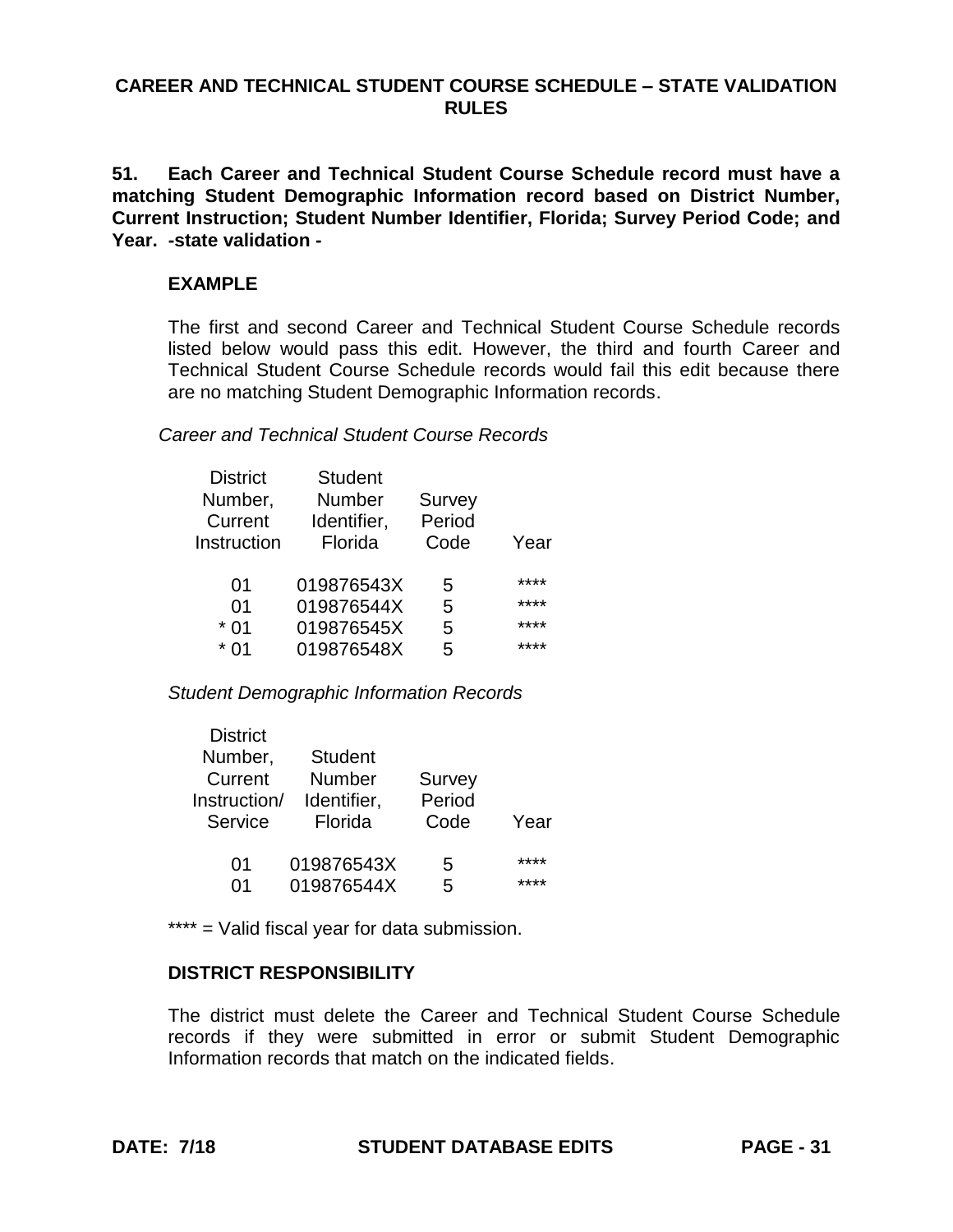## **CAREER AND TECHNICAL STUDENT COURSE SCHEDULE - EXCEPTION REPORTS**

**60. The student's Grade Level code on the Career and Technical Student Course record must agree with the Grade Level code on the Student Demographic record submitted by the district of instruction. -exception report-**

#### **EXAMPLE**

The first and third records listed below would pass the edit criteria. However, the second and fourth records would cause a message to be generated because the Grade Level codes on the Student Demographic and Career and Technical Student Course records do not agree.

| <b>Career and Technical Student Course</b>            |                                                           |                      | <b>Student Demographic</b>                            |                                                      |                                     |  |
|-------------------------------------------------------|-----------------------------------------------------------|----------------------|-------------------------------------------------------|------------------------------------------------------|-------------------------------------|--|
| <b>District</b><br>Number,<br>Instruction/<br>Service | <b>Student</b><br>Number,<br><b>Identifier</b><br>Florida | Grade<br>Level       | <b>District</b><br>Number,<br>Instruction/<br>Service | <b>Student</b><br>Number,<br>Identifier,<br>Florida  | Grade<br>Level                      |  |
| 49<br>$*49$<br>49<br>$*49$                            | 491234566X<br>491234567X<br>491234568X<br>491234569X      | 12<br>11<br>11<br>12 | 49<br>$*49$<br>49<br>$*49$                            | 491234566X<br>491234567X<br>491234568X<br>491234569X | $12 \overline{ }$<br>12<br>11<br>11 |  |

## **DISTRICT RESPONSIBILITY**

The district should verify the student's Grade Level to assure that the Grade Level at the time the Career and Technical course was taken is actually different than the student's Grade Level at the end of the school year. If the Grade Level should be the same, correct the Grade Level. If the reported Grade Level is correct, no action is necessary.